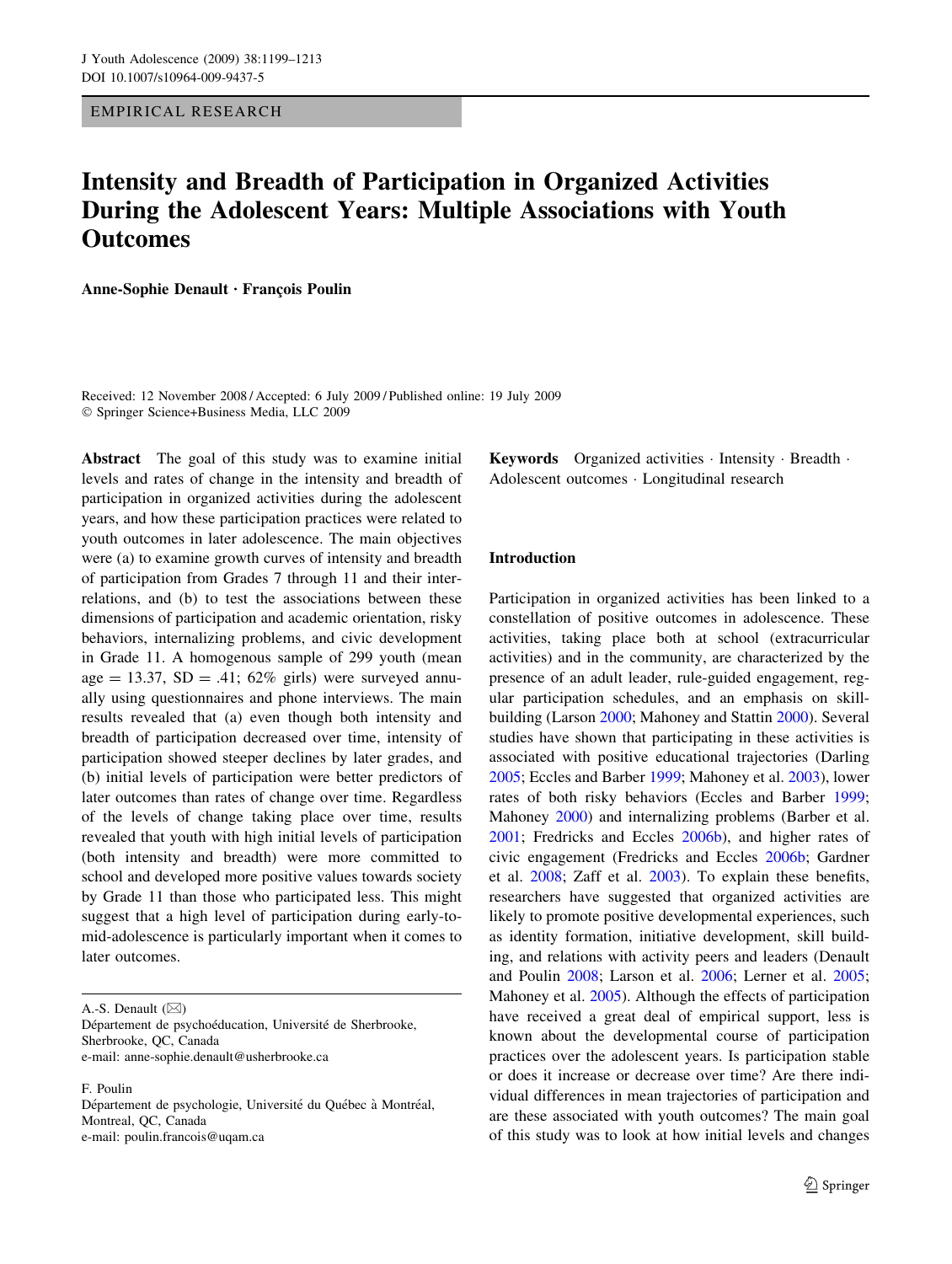in participation practices over time were related to outcomes in later adolescence.

# Taking a Longitudinal Approach

Adolescence is a period of multiple physical, cognitive, affective, and social changes. Youth have to adopt new roles, gain autonomy from their family, and explore their identity. They also have to face a major school transition when entering middle school. Along with this transition, organized activities are likely to become salient in their lives. These activities are usually offered at younger ages, but discretionary time increases in early adolescence and youth are faced with a wider range of opportunities both in and out of school (Shanahan and Flaherty [2001\)](#page-14-0). From a developmental perspective, as proposed by Eccles and Gootman ([2002\)](#page-14-0), we believe that organized activities may help youth navigate through the developmental tasks of adolescence, especially those related to autonomy and identity. With respect to autonomy, participation in organized activities is usually voluntary. As youth enter adolescence, they become freer in their choice of activities and making these choices can be part of an autonomous decision making process. Getting involved in organized activities can also be a ''socially acceptable'' way to spend time away from home and parents might not interfere in these activities. As underlined by Larson et al. [\(2007](#page-14-0)), activity participation provides youth with opportunities for individual choice and autonomy negotiation in adolescent– parent relationships. We believe this might be especially true in early adolescence and fade away as youth grow older.

As for identity, as proposed by Barber et al. [\(2005](#page-13-0)), participation in organized activities may help youth work through issues of personal and social identity. Youth are likely to explore different activities in early adolescence, as new interests develop. Adolescence is also a time for youth to explore different peer crowds and find one where they can "fit in." Then, over time, they might commit themselves only to the activities that best reflect who they are or who they would like to be and whose peer subculture they endorse. Time allocation also changes during adolescence (Shanahan and Flaherty [2001\)](#page-14-0). As they progress through adolescence, youth are faced with new opportunities and challenges, such as part-time jobs or romantic relationships, resulting in a reorganization of their schedule, possibly at the cost of activity involvement. In other words, the context of organized activities might be especially salient in early-to-mid-adolescence, and become less significant as other contexts become available to youth. Researchers have also suggested that the opportunities for involvement in organized activities may close as youth age because of the requirement of greater skills and commitment (McNeal

[1998](#page-14-0); Pedersen [2005\)](#page-14-0). Consistent with these ideas, youth's participation practices are likely to reach a peak in early-tomid-adolescence, and then decline over time.

The question is whether this expected decrease is detrimental or beneficial for later outcomes. As revealed by other studies, consistency might be the key. Youth who participate consistently over time show better outcomes than those who do not (Darling [2005;](#page-13-0) Fredricks and Eccles [2006a;](#page-14-0) Gardner et al. [2008;](#page-14-0) Mahoney et al. [2003;](#page-14-0) Zaff et al. [2003](#page-14-0)). Yet, individual variations are likely to exist in adolescents' participation practices over the years. Participation might increase for some, and decrease or remain stable for others. However, very few studies have examined participation over an extended period of time. Exceptions include Pedersen's study [\(2005](#page-14-0)), which examined the number of activities over 4 years and found decreasing rates of sports and school-based activities, and increasing rates of religious activities. These results suggest that different types of activities do not necessarily follow the same trajectories over time. In this study, our aim was to learn more about the developmental sequence of two dimensions of participation, intensity and breadth.

#### Considering Different Dimensions of Participation

Initial research in this field was based on simple comparisons between participating and nonparticipating youth (e.g., Mahoney [2000\)](#page-14-0). More recently, multiple dimensions of activity participation were used to account for the complexity of adolescents' experiences, notably (a) intensity, or the mean frequency or number of hours of participation and (b) breadth, or whether youth are simultaneously involved in more than one type of activity, such as sports and performing arts (Busseri et al. [2006](#page-13-0); Fredricks and Eccles [2006a;](#page-14-0) Rose-Krasnor et al. [2006](#page-14-0)). In this study, intensity was operationalized as the total number of hours spent in activities over the school year. Intensity is usually indexed as the average number of weekly or monthly hours of participation (Busseri et al. [2006;](#page-13-0) Mahoney et al. [2006](#page-14-0)). However, not all activities follow a regular schedule and some are likely to fluctuate or be interrupted during the school year. For example, some youth may only participate during 2 or 3 months over the year. Accordingly, summing up the number of hours youth actually spent in these activities over a school year could more accurately reflect the intensity of participation during this period of time. Breadth, as in other studies (Fredricks and Eccles [2006a](#page-14-0)), was operationalized as the number of different types of activities youth were involved in during the school year (sports, performance and fine arts, academic clubs and organizations, community-oriented activities, service activities, and faith-based youth groups; Larson et al. [2006](#page-14-0)). To sum up, whereas intensity of participation captures the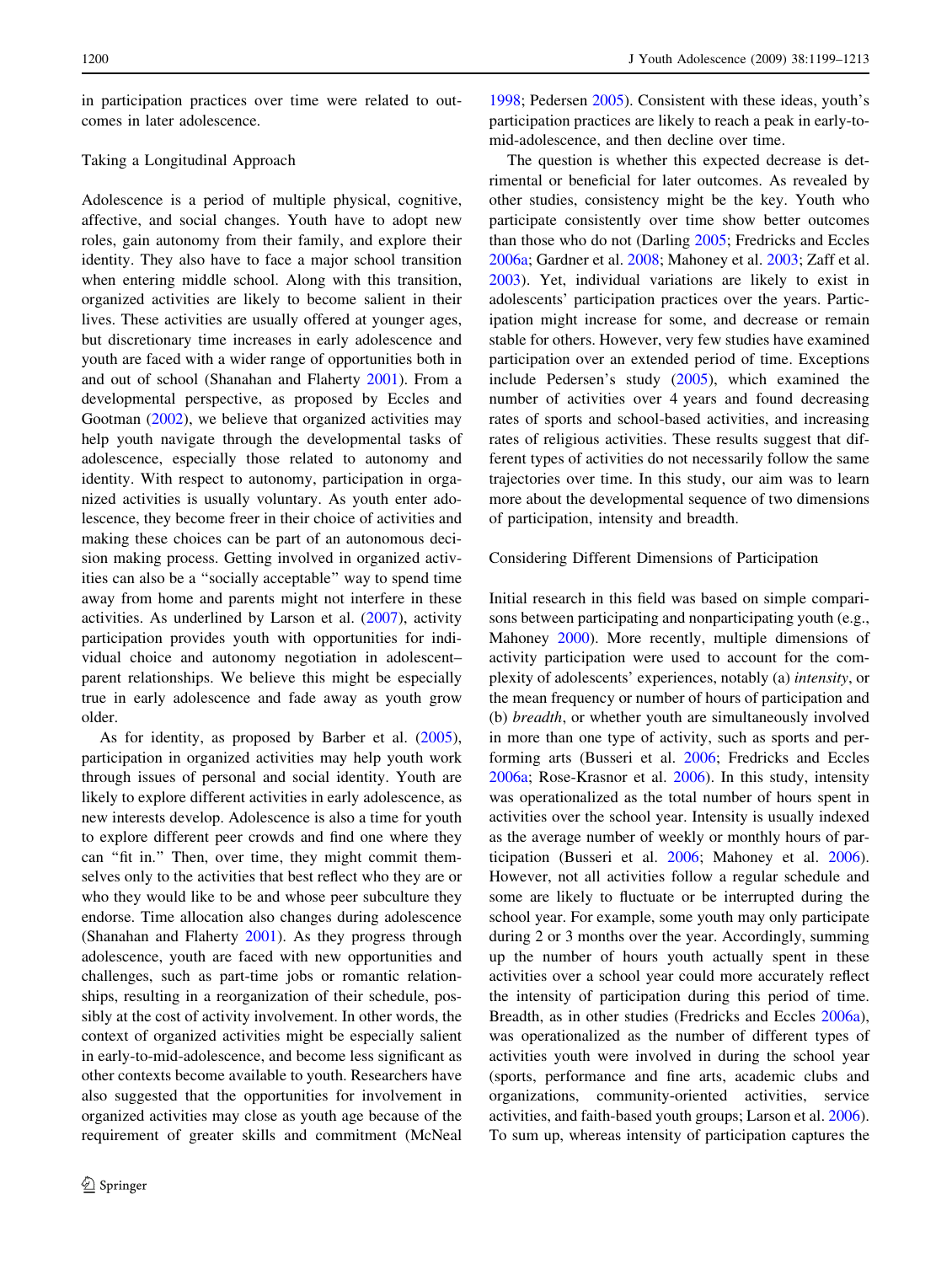amount of time youth spend in activities, breadth of participation captures the diversity of contexts youth are involved in.

The importance of considering different dimensions of participation is that each might capture unique features of youth's participation experiences. As for intensity, the more time youth spend in activities, the greater the opportunities will be to strengthen their skills and knowledge, and to engage in interpersonal transactions with activity peers and leaders (Busseri et al. [2006;](#page-13-0) Larson and Verma [1999\)](#page-14-0). In other words, youth who spend a lot of time in activities are provided with greater exposure to factors that are likely to promote positive development (Gardner et al. [2008](#page-14-0)). In addition, the more time youth spend in organized activities, the less time they will have to get involved in risky behaviors during after-school hours (Fredricks and Eccles [2006a](#page-14-0); Mahoney and Stattin [2000](#page-14-0); Osgood et al. [1996\)](#page-14-0). As for breadth, youth who participate in distinct types of activities, or diverse learning environments, are given the opportunity to develop a wide range of competencies and interests (Fredricks and Eccles [2006a](#page-14-0), [b](#page-14-0); Larson et al. [2006](#page-14-0); Rose-Krasnor et al. [2006\)](#page-14-0). These youth are also likely to be exposed to different adults and peers, or activity subcultures (Eccles and Barber [1999\)](#page-14-0). Different profiles of learning experiences have been associated with specific types of activities, such as sports, performance and fine arts, academic clubs or service and faith-based activities (Hansen et al. [2003](#page-14-0); Larson et al. [2006](#page-14-0)). For instance, whereas sports and performance and fine arts are likely to provide more opportunities for initiative development, service activities are more related to teamwork development and social capital (Larson et al. [2006](#page-14-0)). Being involved in multiple types of activities can also facilitate one's identity exploration and compensate for negative experiences in a particular activity (Busseri et al. [2006](#page-13-0); Fredricks and Eccles [2006a,](#page-14-0) [b\)](#page-14-0).

To summarize, differentiating between the notion of time inherent to intensity of participation and the notion of diversity of experiences inherent to breadth might capture unique aspects of youth activity participation. Each dimension might be differently linked to a constellation of outcomes. In support of this, studies have found different and unique contributions of these dimensions of participation. For instance, Fredricks and Eccles [\(2006b](#page-14-0)) found a unique effect of breadth of participation on lower marijuana use 1 year after high school compared with participation in sports, school clubs, and prosocial activities, measured separately. In a series of two studies, Rose-Krasnor et al. ([2006;](#page-14-0) Busseri et al. [2006\)](#page-13-0) included both intensity (frequency over the last month) and breadth of participation in order to examine their unique contributions to youth's academic orientation, risky behaviors, wellbeing, and interpersonal functioning. In a cross-sectional

study, Rose-Krasnor et al. ([2006\)](#page-14-0) found that intensity and breadth of participation were only moderately correlated. In addition, when considered simultaneously, both intensity and breadth uniquely predicted a more positive academic orientation and greater well-being, whereas only breadth uniquely predicted lower risky behaviors and greater interpersonal functioning. In a 2-year longitudinal study, Busseri et al. ([2006\)](#page-13-0) added to these findings by showing that only increases in breadth, independent of intensity, were significantly related to a more positive academic orientation and lower risky behaviors after controlling for baseline levels of the outcomes and demographics. As shown by these studies, intensity and breadth of participation are likely to be differentially linked to adolescent outcomes. Moreover, breadth may uniquely contribute to youth development.

#### Study Objectives and Hypotheses

In light of the above considerations, the goals of this study were twofold. Our first aim was to examine the developmental sequence of intensity and breadth over the adolescent years. The second was to see whether these two dimensions were differently related to outcomes later in adolescence. Knowing more about individual differences in initial levels and changes in intensity and breadth over time, and how they relate to later outcomes, could inform researchers, but also youth workers, about best participation practices in adolescence.

Using latent growth curve analyses, the first objective was to report descriptive information about initial levels and rates of change in intensity and breadth of participation from Grades 7 through 11, covering the entire years of high school in the school system in which the data were collected. Indeed, in the province where the data were collected, high school is comprised of Grades 7 through 11 and there is no change in school environments over these years (i.e., no transition between middle school and high school). The interrelations between the two curves were also examined. We expected both intensity and breadth to decline over time. Based on prior work (Busseri et al. [2006](#page-13-0); Rose-Krasnor et al. [2006](#page-14-0)), we also expected moderate correlations between intensity and breadth.

The second objective was to examine the contribution of participation growth curves to adolescent outcomes at the end of high school (Grade 11). To this end, we verified whether initial levels of participation and rates of change over time predicted adolescent outcomes in Grade 11. In line with prior studies (Busseri et al. [2006;](#page-13-0) Rose-Krasnor et al. [2006](#page-14-0)), adolescent outcomes were captured by multiple composite scores. Measures of academic orientation, risky behaviors, internalizing problems, and civic development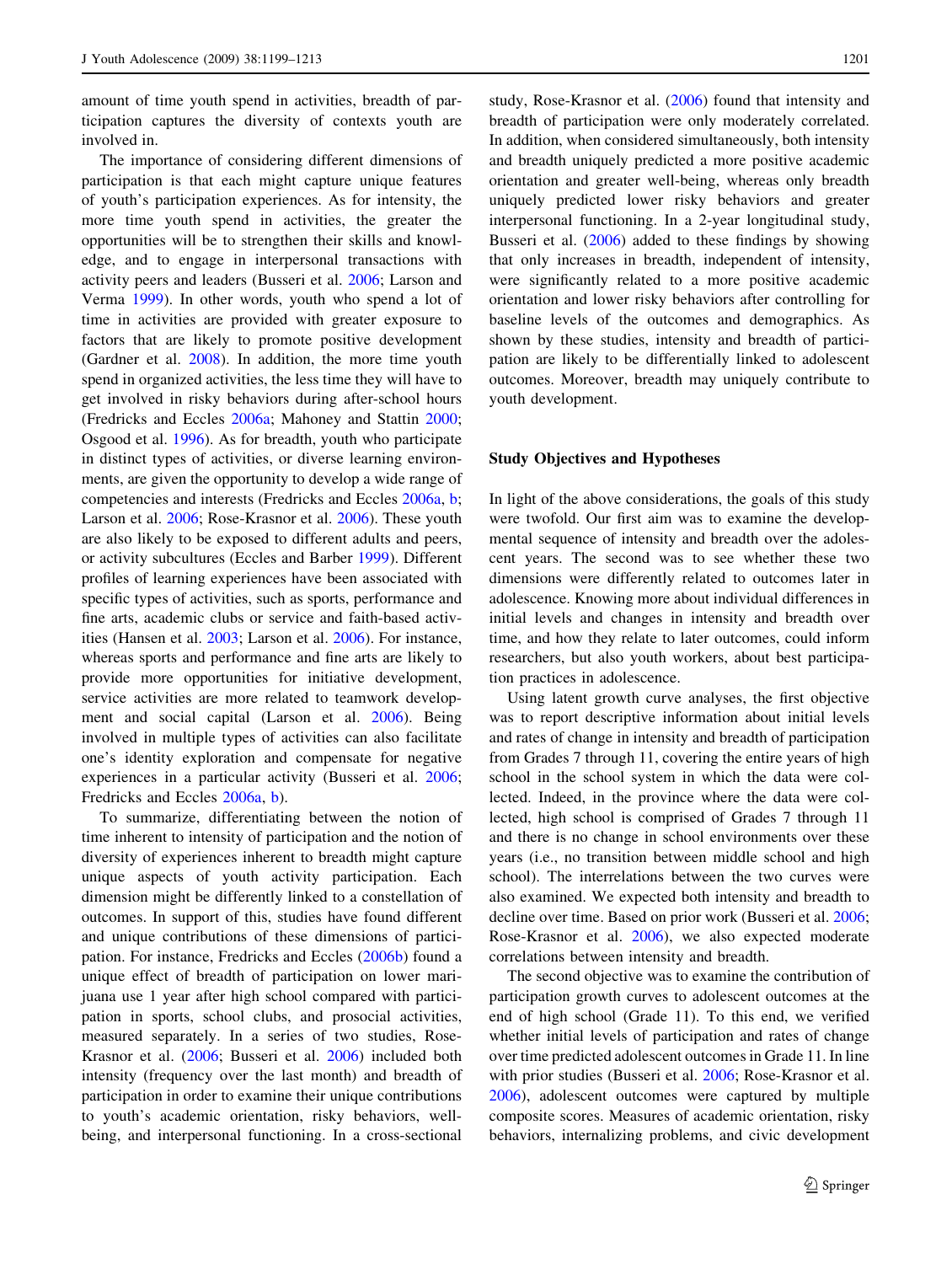were used. In examining these links, gender, family income, and baseline levels of the outcomes measured in Grade 7 were included as covariates. These covariates were added to control for some documented selection effects in youth activity participation, namely that girls, youth from higher SES families, and better adjusted youth are more likely to participate in organized activities than boys (except sports), youth from lower SES families, and less well-adjusted youth (Eccles and Barber [1999](#page-14-0); Fredricks and Eccles [2006b](#page-14-0); McNeal [1998\)](#page-14-0). In a first set of analyses, the contributions of intensity and breadth to youth outcomes were considered separately; in a second set of analyses, intensity and breadth were examined simultaneously in order to examine their unique contributions. We expected both intensity and breadth to be positively associated with academic orientation and civic development and negatively linked to risky behaviors and internalizing problems. In addition, based on the findings reviewed above, we expected breadth to have more significant associations, or associations of a stronger magnitude, with youth outcomes than intensity of participation.

## Methods

## Participants

Three hundred and ninety youth participated in this study. The youth were first surveyed in 2001 when they were in Grade 6 (mean age = 12.38, SD = .42, 58% girls). They were originally recruited from eight elementary schools located in four distinct districts representing different socioeconomic backgrounds in a city of 350,000 residents in the province of Quebec, Canada. The data used in this study were collected annually between Grades 7 and 11. By Grade 11, participants were scattered across 30 high schools. Sixtyfive percent of their families had an income of over \$50,000 (CAN) before taxes and 81% of mothers and 96% of fathers had at least a part-time job. Mothers and fathers had similar levels of education ( $M = 13.08$  years,  $SD = 2.68$  and  $M = 13.20$  years,  $SD = 3.20$ , respectively). Ninety-six percent of the youth were born in Canada and 69% were from two-parent families. The sample was ethnically homogenous. Most of the youth were White and French-speaking (around 3% Black; 1% Asian; 3% Latino, and 3% Arabic).

As in many longitudinal studies, there were missing data at different time points for different youth. Of the 390 youth in the study, 92% were still participating in Grade 7  $(n = 360)$ , 72% in Grade 8  $(n = 282)$ , 75% in Grade 9  $(n = 293)$ , 76% in Grade 10  $(n = 296)$ , and 77% in Grade 11 ( $n = 303$ ). Overall, 18% of data were missing across all waves of data collection. To reduce the amount of missing data, only youth with data (a) for at least two time points out of five on participation variables, and (b) for at least one outcome out of four, were included in the analyses. As a result, the final sample comprised 299 youth. There were differences between the analytic and excluded samples with respect to gender, family income, and academic orientation and risky behaviors in Grade 7. Youth in the analytic sample were more likely to be girls, came from more affluent families, and showed a more positive academic orientation and lower levels of risky behaviors in Grade 7.

Procedure and Study Design

A trained team of research assistants carried out data collection at the youth's schools. The youth had to leave their classrooms to complete the questionnaires in small groups. Participation in organized activities was assessed annually during the spring of Grades 7 through 11. In Grade 7, participation was measured using a paper-and-pencil questionnaire at school. In Grades 8, 9, 10, and 11, participation data were collected using structured phone interviews. The phone interview questions were identical to those that appeared in the Grade 7 paper-and-pencil-questionnaire. All outcomes were assessed using paper-andpencil-questionnaires, except school grades, which were collected from official school records.

## Measures

#### Youth Activity Participation (Grades 7 Through 11)

Youth activity participation was measured over a full school year (10 months; from September to June) using a free recall procedure. To facilitate recall, youth first had to identify all the organized activities (both school- and community-based) they were involved in from September to December (before winter break). Second, they had to identify all the organized activities they were involved in from January to June (after winter break). For each activity identified, they also had to complete a brief questionnaire. The items targeted the following features: frequency of participation, number of hours of participation, number of months of participation during the school year, presence of an adult activity leader, and presence of rules. To verify whether the activities listed met the definition of an organized activity, the following criteria were applied: (a) regular frequency of participation, (b) presence of an adult activity leader, and (c) rule-guided engagement.

Intensity of Participation To compute intensity of participation, we multiplied the number of hours of participation per week by the number of weeks of participation within a school year (approximately 10 months) for each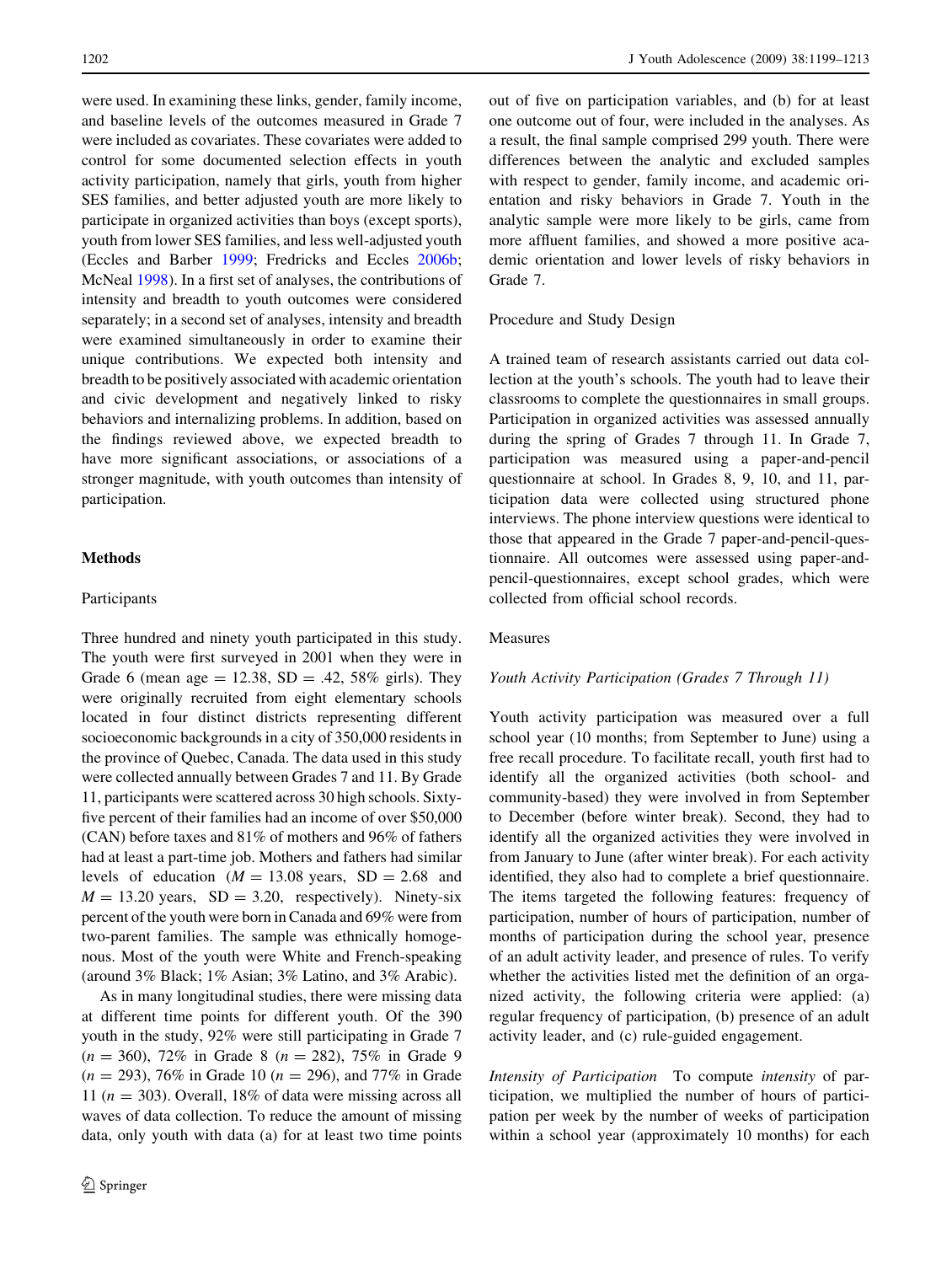activity reported by the youth. For example, for a youth who played basketball 3 h per week from September to June, we multiplied 3 h by 40 weeks of participation, which resulted in a total of 120 h of participation over the school year. We then summed up the number of hours for all activities reported by the youth. Thus, intensity of participation was operationalized as the total number of hours spent in organized activities over a full school year. In order to lower the dependency between intensity and breadth of participation, the total number of hours was divided by the respective total number of activities each year (range  $= 0-300$  across waves of measurement).

Breadth of Participation To compute breadth of participation, we first grouped all the activities reported by the youth into seven categories (Fredricks and Eccles [2006a](#page-14-0); Larson et al. [2006\)](#page-14-0): (a) Individual sports: karate, gymnastics, swimming, etc.; (b) Team sports: basket-ball, soccer, football, ice hockey, etc.; (c) Performance and fine arts: dance, art, drama, band, etc.; (d) Academic clubs and organizations: math club, chess club, computer club, newspaper, radio, student government, etc.; (e) Community-oriented activities: scouts or girls or boys clubs, 4-H, environmental group, etc.; (f) Service activities; and (g) Faith-based youth groups. Second, we summed up the number of different activity contexts in which the youth were involved. For example, if a youth reported participating in a basket-ball team, in a soccer team, and in a school band, s/he was attributed a score of two, i.e., one for being in a "team sports" activity context and one for being in a ''performance and fine arts'' activity context. Thus, breadth of participation was operationalized as the number of different activity contexts over a full school year (ran $ge = from \t0 to \t7 across waves of measurement).$ Descriptive information for intensity and breadth at each wave of data collection is presented in Table [1](#page-5-0). It should be noted that, in order to facilitate model estimation, the number of hours (intensity) were divided by ten before conducting the analyses.

# Outcomes (Grade 11)

Academic Orientation Four indicators were included in this composite score: (a) grades, (b) educational aspirations, (c) self-perceptions of academic competence, and (d) skipping class (recoded). For school grades, final grades (percentages) were taken from the students' official school records ( $M = 68.26$ , SD = 10.73). Educational aspirations were assessed using a single item: ''What do you plan to do after finishing high school?'' This item was rated on a 5-point Likert scale:  $1 = not$  finish high school,  $2 = go$ into the workforce without training,  $3 = get$  training with no access to college,  $4 = get$  training with access to college, and  $5 = go$  to college. The mean score was 4.20  $(SD = .95)$ . Perceptions of academic competence were measured using the Self-Perception Profile for Adolescents (SPPA; Harter [1988](#page-14-0)). This scale is comprised of five items (e.g., ''Some kids are pretty slow in finishing their school work BUT Other kids can do their school work quickly''). Youth first have to decide which statement best describes them and then indicate whether the statement is ''really true for me'' or ''sort of true for me.'' The mean scores were used  $(M = 3.12, SD = .58, \alpha = .75)$ . Finally, skipping class was measured using a single item: ''Since the beginning of the school year, how many days of school have you skipped because you didn't want to go or because you had something more important or interesting to do?'' The ten response options ranged from "none" to "more" than 20 days." The mean score was used  $(M = 4.00,$  $SD = 2.97$  on the non original recoded scale). The composite index for academic orientation was formed by standardizing and averaging the five indicators, such that higher scores reflected a more positive academic orientation ( $\alpha = .64$ ). Descriptive statistics for each outcome appear in Table [1](#page-5-0).

Risky Behaviors (Grade 11) Three indicators were included in this composite score: (a) antisocial behaviors, (b) substance use, and (c) unsafe sex. For antisocial behaviors, youth were asked to report on 16 items regarding a range of problem behaviors during the last month, rated on a 5-point Likert scale ranging from 1 (never) to 5 (more than 10 times). Examples of items included lying to parents, vandalizing public property, stealing, and fighting at school. The mean scores were used  $(M = 1.37, SD = .42, \alpha = .75)$ . For substance use, alcohol use, cigarette smoking, marijuana use, and the use of hard drugs were each assessed using a single item. The item for alcohol assessed the number of alcoholic beverages the youth had drunk during the last month, rated from 0 to 13 (41 drinks or more). The item for cigarette smoking assessed the number of cigarettes the youth had smoked during the last month, rated from 0 to 24 (31 packs or more). The items for marijuana and hard drugs assessed the number of times the youth had used drugs *during the last* month, rated from 0 to 13 (41 times or more). These four items were standardized and the mean scores were used  $(M = -.002, SD = .73, \alpha = .72)$ . Finally, unsafe sex was measured by asking the youth: ''During the last year, when you had sexual intercourse, how often did you use condoms?'' This item was rated on a 6-point Likert scale ranging from 1 (did not have sexual intercourse) to 6 (never) ( $M = 2.31$ , SD = 1.62). The composite index for risky behaviors was formed by standardizing and averaging the three indicators, such that higher scores indicated riskier behaviors ( $\alpha = .63$ ).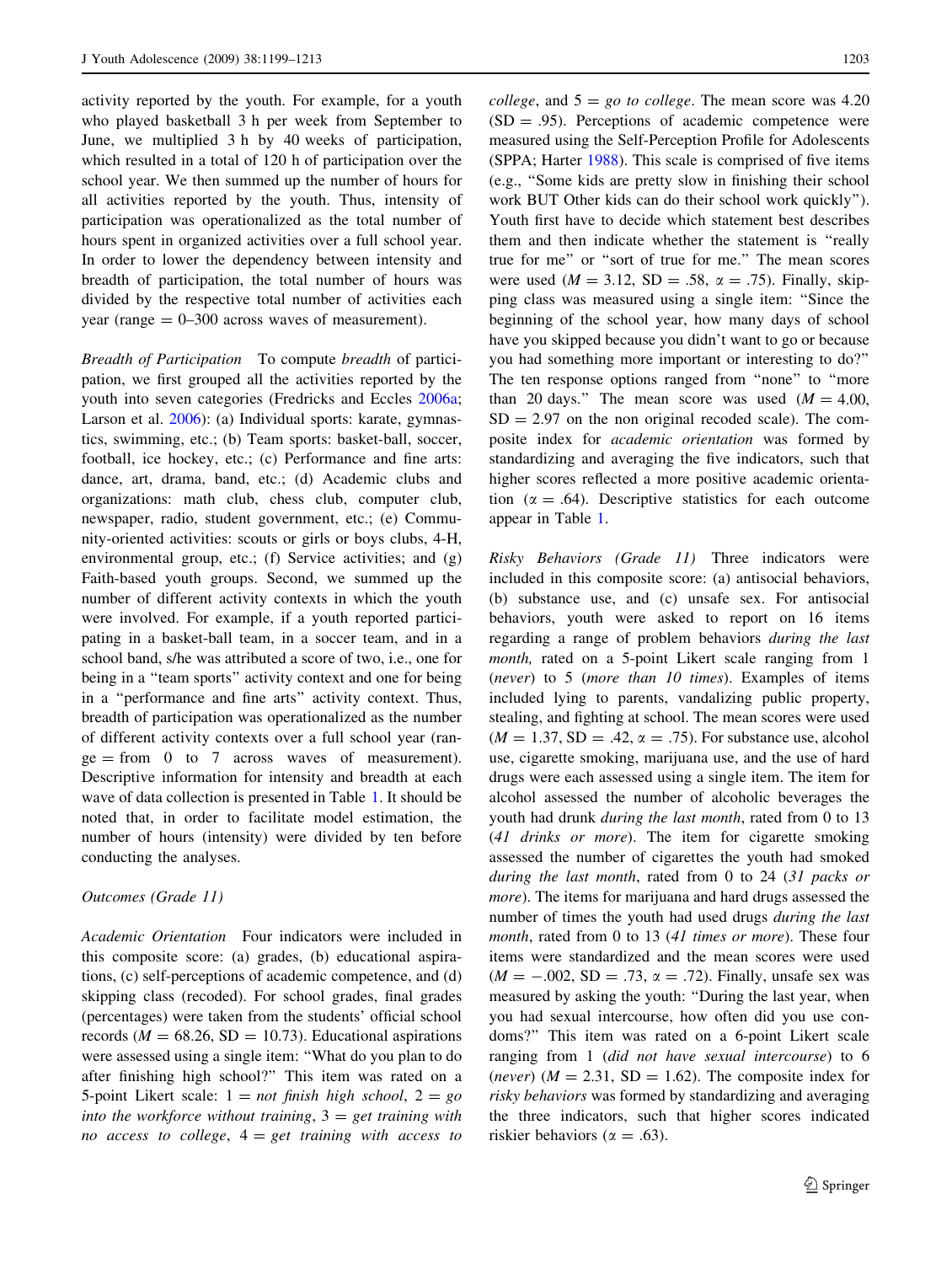<span id="page-5-0"></span>

| <b>Table 1</b> Descriptive data and correlations for participation variables, outcomes, and covariates $(n = 299)$ |                 |               |                |             |                           |                     |                |                |                               |             |            |                           |                    |                      |                 |                 |                |          |                |
|--------------------------------------------------------------------------------------------------------------------|-----------------|---------------|----------------|-------------|---------------------------|---------------------|----------------|----------------|-------------------------------|-------------|------------|---------------------------|--------------------|----------------------|-----------------|-----------------|----------------|----------|----------------|
|                                                                                                                    |                 | 2             | 3              | 4           | 5                         | $\circ$             | $\overline{ }$ | ${}^{\circ}$   | G                             | $\supseteq$ |            | $\overline{2}$            | $\overline{c}$     | $\overline{4}$       | $\overline{15}$ | $\overline{16}$ | $\overline{1}$ | $\infty$ | $\overline{9}$ |
| 1. G7-intensity                                                                                                    |                 |               |                |             |                           |                     |                |                |                               |             |            |                           |                    |                      |                 |                 |                |          |                |
| 2. G8-intensity                                                                                                    | $47*$           |               |                |             |                           |                     |                |                |                               |             |            |                           |                    |                      |                 |                 |                |          |                |
| 3. G9-intensity                                                                                                    | $29*$           | $.46*$        |                |             |                           |                     |                |                |                               |             |            |                           |                    |                      |                 |                 |                |          |                |
| 4. G10-intensity                                                                                                   | $33*$           | $37*$         |                |             |                           |                     |                |                |                               |             |            |                           |                    |                      |                 |                 |                |          |                |
| 5. G11-intensity                                                                                                   | $19*$           | $30*$         | $31*$          | $43*$       | $\overline{1}$            |                     |                |                |                               |             |            |                           |                    |                      |                 |                 |                |          |                |
| 6. G7-breadth                                                                                                      | $.28*$          | $33*$         | $19*$          | $14*$       | $24*$                     |                     |                |                |                               |             |            |                           |                    |                      |                 |                 |                |          |                |
| 7. G8-breadth                                                                                                      | $.20*$          | $51*$         | $37*$          | $.20*$      | $.26*$                    | $49*$               |                |                |                               |             |            |                           |                    |                      |                 |                 |                |          |                |
| 8. G9-breadth                                                                                                      | $.21*$          | $46*$         | $50*$          | $.38*$      | $31*$                     | $\ddot{5}$          | $48*$          |                |                               |             |            |                           |                    |                      |                 |                 |                |          |                |
| 9. G10-breadth                                                                                                     | $.26*$          | $34*$         | $33*$          | $50*$       | $\ddot{4}$                | $\frac{1}{2}$       | $.28*$         | $47*$          |                               |             |            |                           |                    |                      |                 |                 |                |          |                |
| 10. G11-breadth                                                                                                    | $.22*$          | $.36*$        | $34*$          | $.32*$      | $.61*$                    | $2^{3}$             | $31*$          | $.36*$         | $.50*$                        |             |            |                           |                    |                      |                 |                 |                |          |                |
| 11. Gender ( $0 = \text{grils}, 1 = \text{boys}$ )                                                                 | $.16*$          | $\mathcal{L}$ | 02             | $\ddot{5}$  | $\rm 03$                  | $-13*$              | $-0.9$         | $\mathfrak{S}$ | $\overline{5}$ $\overline{1}$ | $-0.4$      |            |                           |                    |                      |                 |                 |                |          |                |
| 12. Family income                                                                                                  | .08             | $21*$         |                |             | Ŕ                         | $\odot$             | $.18*$         | $18*$          |                               | 60          | Ś          |                           |                    |                      |                 |                 |                |          |                |
| 13. G7-academic orientation                                                                                        | $\overline{50}$ | $\mathcal{S}$ | $-00 -$        |             | $\widetilde{\mathcal{S}}$ | $\ddot{\mathrm{S}}$ | $-12$          | $\mathcal{S}$  | $\ddot{\phantom{a}}$          | $.13*$      | 65         | $.23*$                    | I                  |                      |                 |                 |                |          |                |
| 14. G7-risky behaviors                                                                                             | S               | $-0$          | $-0.3$         | $500 - 300$ | $-10$<br>$-00$            | $-0.08$             |                | $-10$          | $-12$                         | $-0.09$     |            | $\Xi$                     |                    |                      |                 |                 |                |          |                |
| 15. G7-internalizing prob.                                                                                         | Ξ<br>⊃          | $\mathcal{S}$ | $\odot$        | $-0.9$      |                           | $-0.06$             | $-0.08$<br>18* |                | $-0.06$                       | $\ddot{9}$  | $-18*$     | $-12$                     | $-51*$             | $.37*$               |                 |                 |                |          |                |
| 16. G11-academic orient.                                                                                           | $19*$           | $.16*$        | $.16*$         | $.14*$      | 08                        | $\ddot{14}$         |                | $.16*$         | $.24*$                        | $.18*$      | $-0$       | $.15*$                    | $54*$              | $-.32*$              | $-0.25*$        |                 |                |          |                |
| 17. G11-risky behaviors (ln)                                                                                       | S.              | $-0.5$        | $\overline{c}$ | $-0.5$      | $\overline{a}$            | $-0.03$             | $-0.08$        | $-11$          | $-14*$<br>$-15*$              | $-12*$      | 65         | $\Xi$                     | $-29^*$<br>$-21^*$ | $\ddot{4}$           | $.21*$          | $-41*$          | $\mathbf{I}$   |          |                |
| 18. G11-internalizing prob.                                                                                        |                 | $-5$          | $-0.5$         | $-0.08$     | $-10$                     | $-.13*$             | $-10$          |                |                               | 05          | $-0.08$    | $\widetilde{\mathcal{S}}$ |                    | $\ddot{\mathrm{60}}$ | $43*$           | $-31*$          | 08             |          |                |
| 19. G11-civic development                                                                                          | Ş               | $.16*$        | $.13*$         | Ŕ.          | $14*$                     | $\ddot{17}$         | $\ddot{4}$     | S.             | $.19*$                        | $.17*$      | $-25*$     | Ŕ.                        | $\frac{12}{3}$     | $-14*$               | $-0.0$          | $.12*$          | $-0.5$         | $-13*$   |                |
| Z                                                                                                                  | 5.43            | 5.21          | 5.55           | 5.56        | 3.60                      | 1.21                | 1.10           | S              | 86                            | .72         | .38        | 0.90                      |                    | $-0.6$               | $-0.5$          | $\overline{0}$  | $-32$          | S.       | S              |
| SD                                                                                                                 | 5.21            | 5.19          | 5.79           | 6.12        | 4.74                      | 89                  | 86             | 72             | .73                           | .79         | $\ddot{e}$ | 2.83                      | 86                 | 9Ó                   | $\mathcal{S}$   | 89.             | 82             | 85       | 84             |
| p < .05                                                                                                            |                 |               |                |             |                           |                     |                |                |                               |             |            |                           |                    |                      |                 |                 |                |          |                |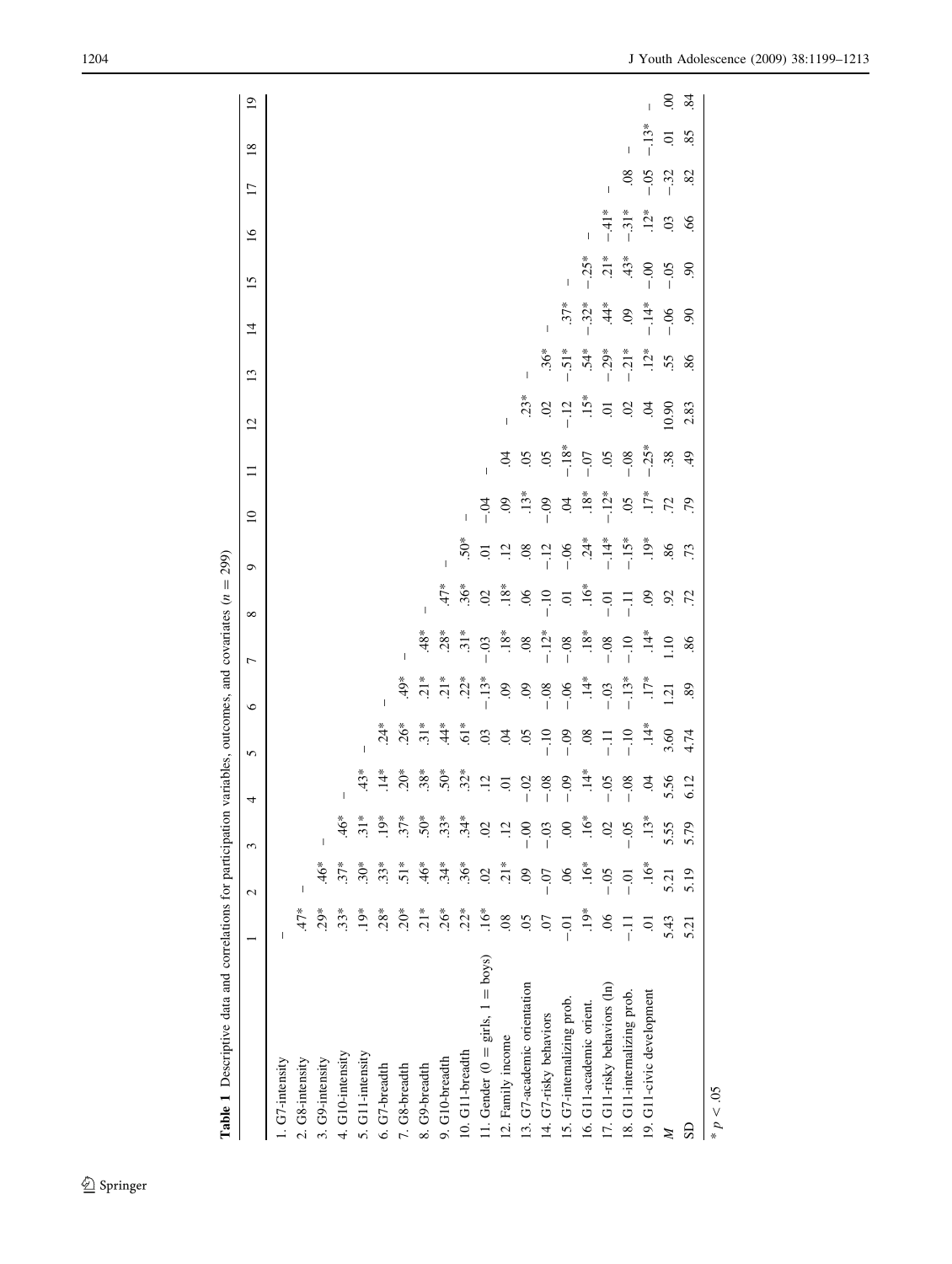Internalizing Problems Three indicators were included in this composite score: (a) depressive symptoms, (b) selfworth (recoded), and (c) loneliness. Depressive symptoms were assessed using the Children's Depression Inventory (CDI; Kovacs [1981\)](#page-14-0). In this 27-item questionnaire, each item consists of three choices coded from 0 to 2 in the direction of increasing severity. The time frame is over the past 2 weeks. The CDI has been shown to be reliable and valid in large representative samples of youth (Kovacs 1983, unpublished manuscript). In this study, the item tapping suicidal ideation was removed from the questionnaire, resulting in 26 items and a range of 0–52. The sum of scores was used  $(M = 9.09, SD = 5.96, \alpha = .83)$ . Selfworth was measured using the Self-Perception Profile for Adolescents (SPPA; Harter [1988\)](#page-14-0). This scale is comprised of five items (e.g., ''Some kids are often unhappy with themselves BUT Other kids are pretty pleased with themselves''; see above for anchors). The mean scores were used ( $M = 2.95$ , SD = .42 on the original non recoded scale,  $\alpha = .90$ ). Finally, loneliness was measured using a 10-item scale (brief version of the UCLA Loneliness scale, Russell [1996](#page-14-0); e.g., ''I feel lonely''), rated on a 5-point Likert scale ranging from 1 (*never*) to 5 (*always*). The mean scores were used  $(M = 1.57, SD = .50, \alpha = .84)$ . The composite index for internalizing problems was formed by standardizing and averaging the three indicators, such that higher scores reflected greater internalizing problems ( $\alpha = .80$ ).

Civic Development Three indicators were included in this composite score (Flanagan et al. [1999](#page-14-0)): (a) commitments to civil society, (b) environmental sustainability, and (c) altruism. Commitments to civil society were assessed using six items (e.g., "Helping those who are less fortunate"), with response options ranging from 1 (*not at all important*) to 5 (very important). The mean scores were used  $(M = 3.14, SD = .89, \alpha = .88)$ . Environmental sustainability was measured using three items (e.g., ''Doing something to stop pollution''), with the same response options described above. The mean scores were used  $(M = 3.58, SD = .99, \alpha = .80)$ . Finally, altruistic philosophy was assessed using six items (e.g., ''In the future when I'm an adult, I would be willing to work fewer hours and earn a lower income if that would create jobs for unemployed people''), with response options ranging from 1 (strongly disagree) to 5 (strongly agree). It should be noted that these scales measured beliefs and intentions rather than actual behaviors. The mean scores were used  $(M = 3.31, SD = .76, \alpha = .82)$ . The composite index for civic development was formed by standardizing and averaging the three indicators, such that higher scores reflected greater civic development ( $\alpha = .79$ ).

#### Baseline Controls (Grade 7)

To control for prior outcomes (Grade 7), baseline controls were created for academic orientation, risky behaviors, and internalizing problems. No baseline control could be created for civic development since no data was available in Grade 7. For the other controls, we relied on available data. As a result, baseline controls were not identical to the Grade 11 composite scores. However, when included, the Grade 7 indicators were the same as those described above and showed similar Cronbach's alphas. The Grade 7 composite scores were formed in the same way as the Grade 11 composite scores. Differences were noted otherwise. For academic orientation, two indicators were included in the baseline control: (a) grades and (b) self-perceptions of academic competence. The mean scores were 72.52  $(SD = 10.76)$  and 3.12  $(SD = .64)$ , respectively. For risky behaviors, two indicators were included in the baseline control: (a) antisocial behaviors and (b) substance use. The mean score for antisocial behavior was  $1.51$  (SD = .52). For substance use, only alcohol, cigarette, and marijuana were included (too few youth indicated hard drug use), and these scores were transformed using the natural logarithm because of non-normality. For internalizing problems, two indicators were included in the baseline score: (a) depressive symptoms and (b) self-worth (recoded). The mean scores were 8.59 (SD = 5.86) and 2.98 (SD = .41 on the original non recoded scale), respectively.

Family Income Family income before taxes was used as an indicator of the families' economic situation. Parents responded to a single item, ''Which of the following categories does your total family income before taxes come under for the year 2000'', with response options ranging from 1 (under \$5,000) to 13 (\$60,000 and over). The median response represented approximately \$55,000 CAN.

## Analytical Strategy

Analyses were conducted in three steps. In the first step, the latent growth curves of intensity and breadth were identified in univariate models. Fitting the latent growth curves provides information about the shape of the mean-level trajectory and the variability around this mean trajectory. In the second step, each outcome was regressed on each latent growth curve of participation (intercept and slope) in order to examine whether initial levels of participation and rates of change over time predicted the adolescents' outcomes in Grade 11. Covariates were also included in these models. In the third step, each outcome was regressed on both curves of participation (intercepts and slopes) in order to examine the unique contributions of intensity and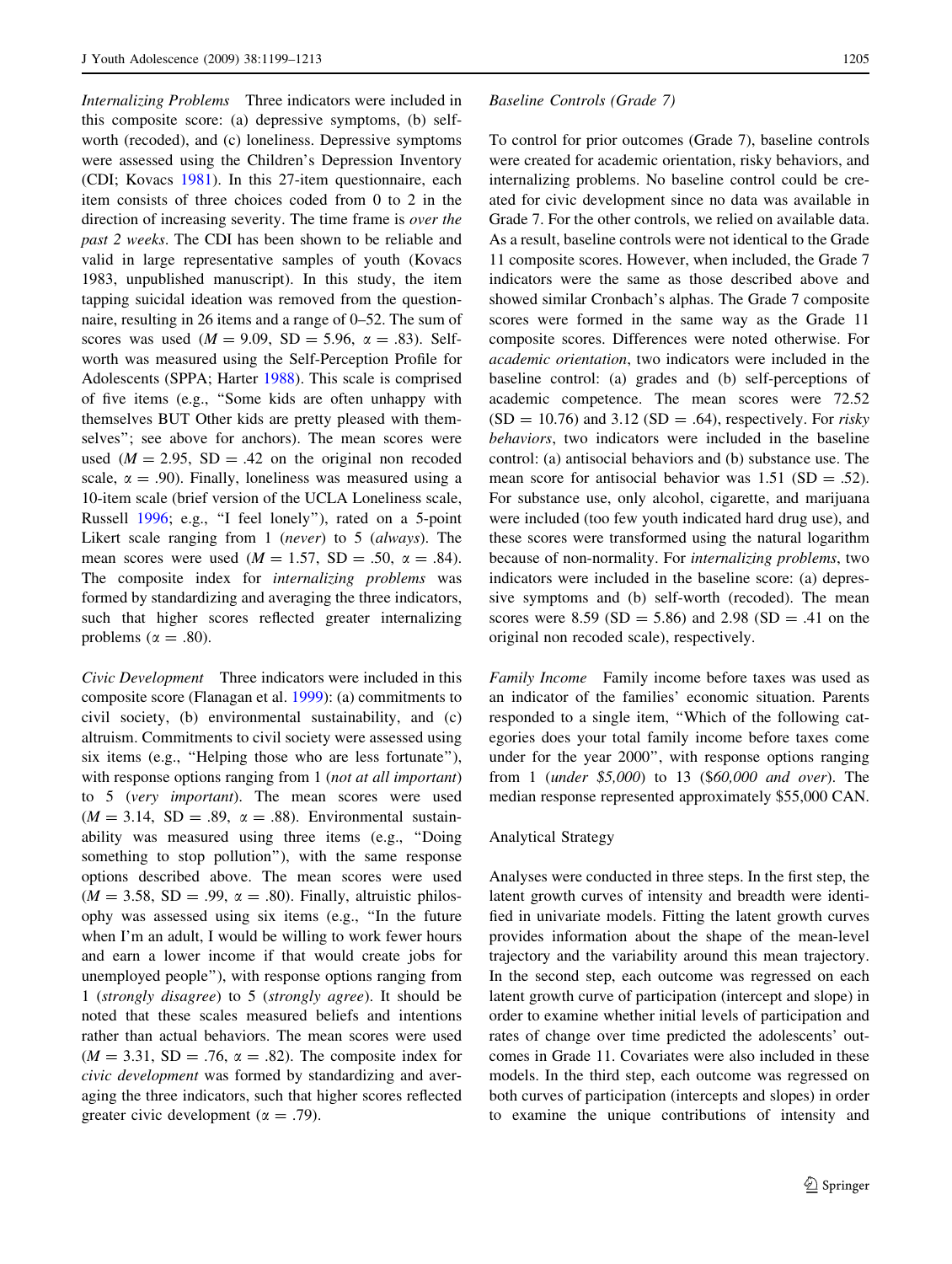breadth. Models were tested using Mplus 4.2 (Muthén and Muthén [2006](#page-14-0)). In this statistical package, missing data (6%) were handled with a full information maximum likelihood procedure.

# **Results**

#### Descriptive Analyses

Means, standard deviations, and correlations between variables are presented in Table [1.](#page-5-0) Participation variables and outcomes were normally distributed, except for risky behaviors. Consequently, the scores of risky behaviors were transformed using the natural logarithm. With respect to correlations between intensity and breadth, as can be observed in this table, these dimensions were significantly but moderately correlated at each time point (r from .28 to .61). Concerning the covariates, whereas family income was positively linked to both participation dimensions (Grades 8 and 9), gender differences were only found in Grade 7. Boys participated more intensively than girls, and girls participated in a more diverse set of activities than boys. In addition, academic orientation in Grade 7 was positively related to breadth of participation in Grade 11, whereas risky behaviors in Grade 7 were negatively linked to breadth of participation in Grade 8. Youth from higher income families also had higher scores on academic orientation in Grade 11, and girls had higher scores on civic development. Correlations between participation variables and outcomes revealed that intensity and breadth of participation were consistently and positively associated with academic orientation and civic development. Fewer significant associations were found with respect to risky behaviors and internalizing problems, although these associations were in the expected direction (negative). Finally, correlations between the four outcomes were low to moderate ( $r$  from  $-.41$  to  $.12$ ), suggesting that each might tap different aspects of adolescent development, thereby reducing redundancy across the analyses.

#### Univariate Latent Growth Curve Models

To identify the shape of the curves for intensity and breadth, three models were examined in which the growth parameters were specified differently: intercept only (no slope), linear (fixed at 0, 1, 2, 3, and 4), and quadratic (fixed at 0, 1, 4, 9, and 16). Only these parameters were fixed. Differences in chi-squares were then compared to identify the best-fitting model for each curve. Models that provide a good fit to the data have nonsignificant chisquare values ( $p > .05$ ), comparative fit indexes (CFI) and Tucker–Lewis Indexes (TLI) greater than .95, and root mean square errors of approximation (RMSEAs) of less than .06 (Hu and Bentler [1999\)](#page-14-0). Results for each tested model appear in Table [2](#page-8-0). As shown in this table, for intensity, the quadratic model provided a better fit to the data than the linear model (Model 3 vs. Model 2). It can also be observed from this table that the correlation between the linear and quadratic slopes in this model was  $-.91$  ( $p < .05$ ). In order to lower the collinearity between the two slopes, we used a time-centering strategy, moving the 0 value from left to right. Different combinations were tried:  $-1$ , 0, 1, 2, 3;  $-2$ ,  $-1$ , 0, 1, 2; and  $-3$ ,  $-2$ ,  $-1$ , 0, 1. In doing so, we realized that the best compromise was to recode time from  $-1$  to 3, resulting in a correlation of  $-.74$ (*ns*) between the two parameters. Indeed, when moving the 0 value further to the right, significant effects on the Grade 11 outcomes tended to disappear, seeming to indicate that early-to-mid-adolescence is the sensitive period in which to capture participation practices. This model  $(-1, 0, 1, 2, 1)$ 3) was our final model (Model 4). Significant variability was observed around the intercept and slopes of this final curve (intercept:  $\mu_0 = 15.69$ , SE = 1.91,  $z = 8.20$ ,  $p$  < .001; linear slope:  $\mu_1 = 2.69$ , SE = 1.21,  $z = 2.22$ ,  $p$  < .05; quadratic slope:  $\mu_2 = .38$ , SE = .16,  $z = 2.34$ ,  $p\lt 0.05$ , suggesting between-person variations around this mean trajectory. Graphs of observed and predicted values are presented in Fig. [1](#page-9-0)a. It can be observed that, on average, intensity increased in early-to-mid-adolescence, but then decreased steeply towards Grade 11.

For breadth, the quadratic model also provided a better fit to the data than the linear model (Model 3 vs. Model 2). However, an examination of the fit statistics revealed that this model was still inadequate (e.g., significant chi-square,  $RMSEA = .09$ . In order to improve model fit, a correlation between the Grade 7 and 9 residuals was added based on modification indices  $(r = -.24)$ . We then re-examined the linear and quadratic models specified with the correlated residuals (Models 4 and 5). As can be seen in Table [2,](#page-8-0) these models were not statistically different ( $\Delta \chi^2 = 2.24$ , which is lower than the 9.49 reference value for four degrees of freedom). For parsimony, we selected the linear model. In addition, in line with the model for intensity, time was recoded  $-1$ , 0, 1, 2, and 3 (Model 6). This was our final model. Significant variation was also observed around the intercept and slope of this final curve (intercept:  $\mu_0 = .32$ , SE = .04,  $z = 8.99$ ,  $p < .001$ , slope:  $\mu_1 = .034$ ,  $SE = .006$ ,  $z = 5.52$ ,  $p < .001$ ), suggesting inter-individual variability around this mean trajectory. Graphs of observed and predicted values are presented in Fig. [1](#page-9-0)b. It can be observed that, on average, breadth decreased linearly across measurement times.

Interrelations between the two growth curves were also examined in order to explore whether the initial levels of intensity could predict changes in breadth over time after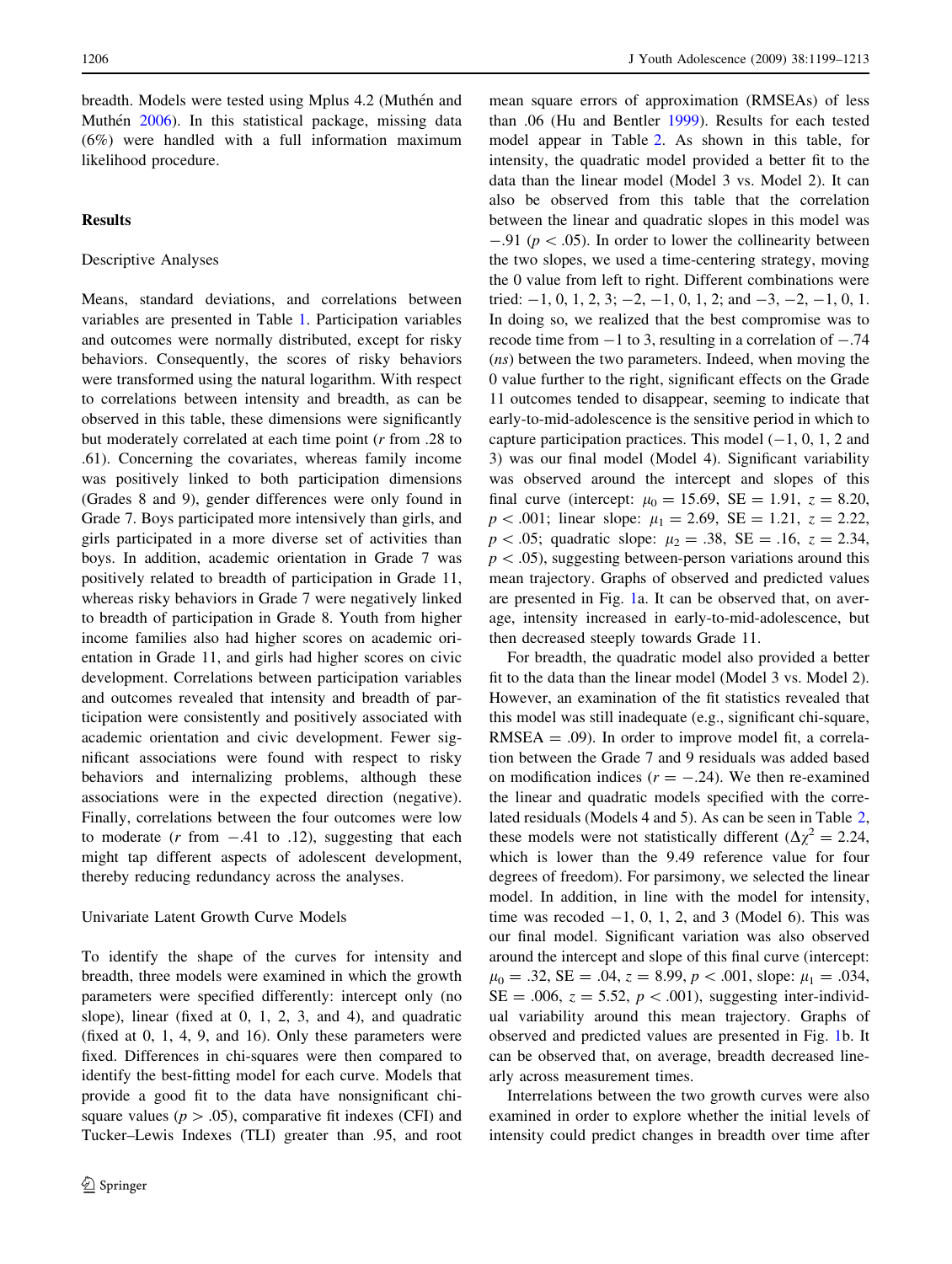<span id="page-8-0"></span>

|                                             |                 | Model fit indices |                  |      |                  |                                       |                  | Latent factor means |                |                          |                |                              |                                       |                |                  | Latent factor correlations                                                                                                                                                                                                                                                                                                                                                       |                                                                                                                                                                                                                                                                                                                                                                                  |
|---------------------------------------------|-----------------|-------------------|------------------|------|------------------|---------------------------------------|------------------|---------------------|----------------|--------------------------|----------------|------------------------------|---------------------------------------|----------------|------------------|----------------------------------------------------------------------------------------------------------------------------------------------------------------------------------------------------------------------------------------------------------------------------------------------------------------------------------------------------------------------------------|----------------------------------------------------------------------------------------------------------------------------------------------------------------------------------------------------------------------------------------------------------------------------------------------------------------------------------------------------------------------------------|
|                                             |                 |                   |                  |      |                  |                                       | Intercept        |                     |                |                          |                | Linear slope/quadratic slope |                                       |                |                  |                                                                                                                                                                                                                                                                                                                                                                                  |                                                                                                                                                                                                                                                                                                                                                                                  |
|                                             |                 | $df \chi^2$       | Þ                | 呂    | RMSEA            | $\Delta \chi^2$                       | d                | SE                  | beta           | p                        | 4              | SE                           | beta                                  | d              | s<br>            | ᠳ<br>.<br>آب                                                                                                                                                                                                                                                                                                                                                                     | ᠳ<br>s,                                                                                                                                                                                                                                                                                                                                                                          |
| Intensity                                   |                 |                   |                  |      |                  |                                       |                  |                     |                |                          |                |                              |                                       |                |                  |                                                                                                                                                                                                                                                                                                                                                                                  |                                                                                                                                                                                                                                                                                                                                                                                  |
| 1. Intercept only                           | 13              | 86.97             | $\overline{000}$ | .721 | .14(.11, .17)    | $\begin{array}{c} \hline \end{array}$ | 5.09             | 23                  | 1.55           | $\ddot{\circ}$           | $\overline{1}$ | $\overline{1}$               | $\begin{array}{c} \hline \end{array}$ |                |                  | $\mathbf{I}$                                                                                                                                                                                                                                                                                                                                                                     | I                                                                                                                                                                                                                                                                                                                                                                                |
| 2. Linear model                             |                 | 43.96             | $\infty$         | 872  | .11(0.08, 14)    | 42.81*                                | 5.74             | 29                  | 1.43           | $\overline{\mathrm{SO}}$ | $-39$          | S                            | $-38$                                 | $\bar{\rm s}$  | $-.57*$          | I                                                                                                                                                                                                                                                                                                                                                                                | $\mathbf{I}$                                                                                                                                                                                                                                                                                                                                                                     |
| 3. Quadratic model                          | €               | 14.77             | 022              | 967  | .07(0.03, 12)    | 29.19*                                | 5.32             | 30                  | 1.34           | $\overline{\mathrm{SO}}$ | 59             | 30                           | $\ddot{c}$                            | $\mathfrak{S}$ |                  | I                                                                                                                                                                                                                                                                                                                                                                                | $\mathbf{I}$                                                                                                                                                                                                                                                                                                                                                                     |
|                                             |                 |                   |                  |      | $\overline{1}$   | $\begin{array}{c} \hline \end{array}$ | Ï                | Ī                   |                | Ī                        | $-25$          | <b>CO</b>                    | न्                                    | $\ddot{\circ}$ | $-21$            | $-0.4$                                                                                                                                                                                                                                                                                                                                                                           | $-91*$                                                                                                                                                                                                                                                                                                                                                                           |
| 4. Final quadratic (time centered)          | ७               | 14.77             | 022              | 967  | .07(0.03, 0.12)  | I                                     | 5.71             | 27                  | 1.44           | $\overline{\mathrm{SO}}$ | $\ddot{=}$     | $\overline{17}$              | 08                                    | ns             | Ī                | $\overline{1}$                                                                                                                                                                                                                                                                                                                                                                   | $\overline{\phantom{a}}$                                                                                                                                                                                                                                                                                                                                                         |
|                                             |                 |                   |                  | Ï    | $\overline{1}$   | I                                     | $\overline{1}$   | I                   | $\overline{1}$ | $\overline{1}$           | $-25$          | 07                           | न<br>।                                | $\overline{5}$ | $\overline{.16}$ | $-50*$                                                                                                                                                                                                                                                                                                                                                                           | $-74$                                                                                                                                                                                                                                                                                                                                                                            |
| <b>Breadth</b>                              |                 |                   |                  |      |                  |                                       |                  |                     |                |                          |                |                              |                                       |                |                  |                                                                                                                                                                                                                                                                                                                                                                                  |                                                                                                                                                                                                                                                                                                                                                                                  |
| 1. Intercept only                           | $\overline{13}$ | 147.9             | $\frac{8}{2}$    | 550  | .19(.16, .21)    | Ï                                     | 93               | $\ddot{\mathrm{S}}$ | 0.96           | ē,                       |                |                              |                                       |                | Ī                | $\begin{array}{c} \rule{0pt}{2.5ex} \rule{0pt}{2.5ex} \rule{0pt}{2.5ex} \rule{0pt}{2.5ex} \rule{0pt}{2.5ex} \rule{0pt}{2.5ex} \rule{0pt}{2.5ex} \rule{0pt}{2.5ex} \rule{0pt}{2.5ex} \rule{0pt}{2.5ex} \rule{0pt}{2.5ex} \rule{0pt}{2.5ex} \rule{0pt}{2.5ex} \rule{0pt}{2.5ex} \rule{0pt}{2.5ex} \rule{0pt}{2.5ex} \rule{0pt}{2.5ex} \rule{0pt}{2.5ex} \rule{0pt}{2.5ex} \rule{0$ | $\overline{1}$                                                                                                                                                                                                                                                                                                                                                                   |
| 2. Linear model                             | $\approx$       | 37.33             | $\frac{8}{2}$    | 909  | .10(0.06, .13)   | $1.6*$                                | 1.20             | 05                  | 2.00           | $\overline{5}$           | $\frac{2}{1}$  | S                            | $-73$                                 | ē              | $-58*$           | I                                                                                                                                                                                                                                                                                                                                                                                | $\begin{array}{c} \rule{0pt}{2.5ex} \rule{0pt}{2.5ex} \rule{0pt}{2.5ex} \rule{0pt}{2.5ex} \rule{0pt}{2.5ex} \rule{0pt}{2.5ex} \rule{0pt}{2.5ex} \rule{0pt}{2.5ex} \rule{0pt}{2.5ex} \rule{0pt}{2.5ex} \rule{0pt}{2.5ex} \rule{0pt}{2.5ex} \rule{0pt}{2.5ex} \rule{0pt}{2.5ex} \rule{0pt}{2.5ex} \rule{0pt}{2.5ex} \rule{0pt}{2.5ex} \rule{0pt}{2.5ex} \rule{0pt}{2.5ex} \rule{0$ |
| 3. Quadratic model                          |                 | 19.01             | 004              | 957  | (3)<br>.09 (.04, | 18.32*                                | $\overline{121}$ | 0 <sub>5</sub>      | 1.57           | $\overline{\mathrm{SO}}$ | $\frac{4}{1}$  | $\overline{0}$               | $-25$                                 | 5              | Ï                | $\begin{array}{c} \rule{0pt}{2.5ex} \rule{0pt}{2.5ex} \rule{0pt}{2.5ex} \rule{0pt}{2.5ex} \rule{0pt}{2.5ex} \rule{0pt}{2.5ex} \rule{0pt}{2.5ex} \rule{0pt}{2.5ex} \rule{0pt}{2.5ex} \rule{0pt}{2.5ex} \rule{0pt}{2.5ex} \rule{0pt}{2.5ex} \rule{0pt}{2.5ex} \rule{0pt}{2.5ex} \rule{0pt}{2.5ex} \rule{0pt}{2.5ex} \rule{0pt}{2.5ex} \rule{0pt}{2.5ex} \rule{0pt}{2.5ex} \rule{0$ | I                                                                                                                                                                                                                                                                                                                                                                                |
|                                             |                 |                   |                  |      | Ĭ.               |                                       |                  |                     |                |                          | S              | $\overline{0}$               | Ş.                                    | ns             | $-0.69*$         | $54*$                                                                                                                                                                                                                                                                                                                                                                            | $-94*$                                                                                                                                                                                                                                                                                                                                                                           |
| 4. Linear, G7 with G9 based on MI           |                 | 12.81             | Ξ                | 987  | .04(00, .08)     | 6.20                                  | 1.19             | 05                  | 1.77           | $\overline{5}$           | $-12$          | $\mathcal{O}$                | $-53$                                 | $\overline{5}$ | $-0.66*$         | $\overline{1}$                                                                                                                                                                                                                                                                                                                                                                   | $\begin{array}{c} \rule{0pt}{2.5ex} \rule{0pt}{2.5ex} \rule{0pt}{2.5ex} \rule{0pt}{2.5ex} \rule{0pt}{2.5ex} \rule{0pt}{2.5ex} \rule{0pt}{2.5ex} \rule{0pt}{2.5ex} \rule{0pt}{2.5ex} \rule{0pt}{2.5ex} \rule{0pt}{2.5ex} \rule{0pt}{2.5ex} \rule{0pt}{2.5ex} \rule{0pt}{2.5ex} \rule{0pt}{2.5ex} \rule{0pt}{2.5ex} \rule{0pt}{2.5ex} \rule{0pt}{2.5ex} \rule{0pt}{2.5ex} \rule{0$ |
| 5. Quad., G7 with G9 based on MI            |                 | 8.85              | 115              | .987 | .05(0.00, 10)    | 3.96                                  | 1.19             | 05                  | 1.59           | $\overline{5}$           | $-13$          | 05                           | $-30$                                 | $\overline{C}$ | Ī                | $\begin{array}{c} \rule{0pt}{2.5ex} \rule{0pt}{2.5ex} \rule{0pt}{2.5ex} \rule{0pt}{2.5ex} \rule{0pt}{2.5ex} \rule{0pt}{2.5ex} \rule{0pt}{2.5ex} \rule{0pt}{2.5ex} \rule{0pt}{2.5ex} \rule{0pt}{2.5ex} \rule{0pt}{2.5ex} \rule{0pt}{2.5ex} \rule{0pt}{2.5ex} \rule{0pt}{2.5ex} \rule{0pt}{2.5ex} \rule{0pt}{2.5ex} \rule{0pt}{2.5ex} \rule{0pt}{2.5ex} \rule{0pt}{2.5ex} \rule{0$ | Ī                                                                                                                                                                                                                                                                                                                                                                                |
|                                             |                 |                   |                  |      | $\overline{1}$   | I                                     |                  | I                   | Ī              | $\overline{1}$           | $\frac{3}{2}$  | $\overline{0}$               | $\overline{0}$                        | ns             | $-65*$           | 43                                                                                                                                                                                                                                                                                                                                                                               | $-90*$                                                                                                                                                                                                                                                                                                                                                                           |
| 6. Final linear, G7 with G9 (time centered) | $\circ$         | 12.81             | $\overline{171}$ | .987 | .04(0.00, .08)   | $\overline{1}$                        | 1.07             | $\ddot{q}$          | 1.89           | $\overline{\mathrm{SO}}$ | $-.12$         | $\approx$                    | $-64$                                 | $\ddot{\rm s}$ | $-46*$           | $\begin{array}{c} \rule{0pt}{2.5ex} \rule{0pt}{2.5ex} \rule{0pt}{2.5ex} \rule{0pt}{2.5ex} \rule{0pt}{2.5ex} \rule{0pt}{2.5ex} \rule{0pt}{2.5ex} \rule{0pt}{2.5ex} \rule{0pt}{2.5ex} \rule{0pt}{2.5ex} \rule{0pt}{2.5ex} \rule{0pt}{2.5ex} \rule{0pt}{2.5ex} \rule{0pt}{2.5ex} \rule{0pt}{2.5ex} \rule{0pt}{2.5ex} \rule{0pt}{2.5ex} \rule{0pt}{2.5ex} \rule{0pt}{2.5ex} \rule{0$ | I                                                                                                                                                                                                                                                                                                                                                                                |

 $p< 05$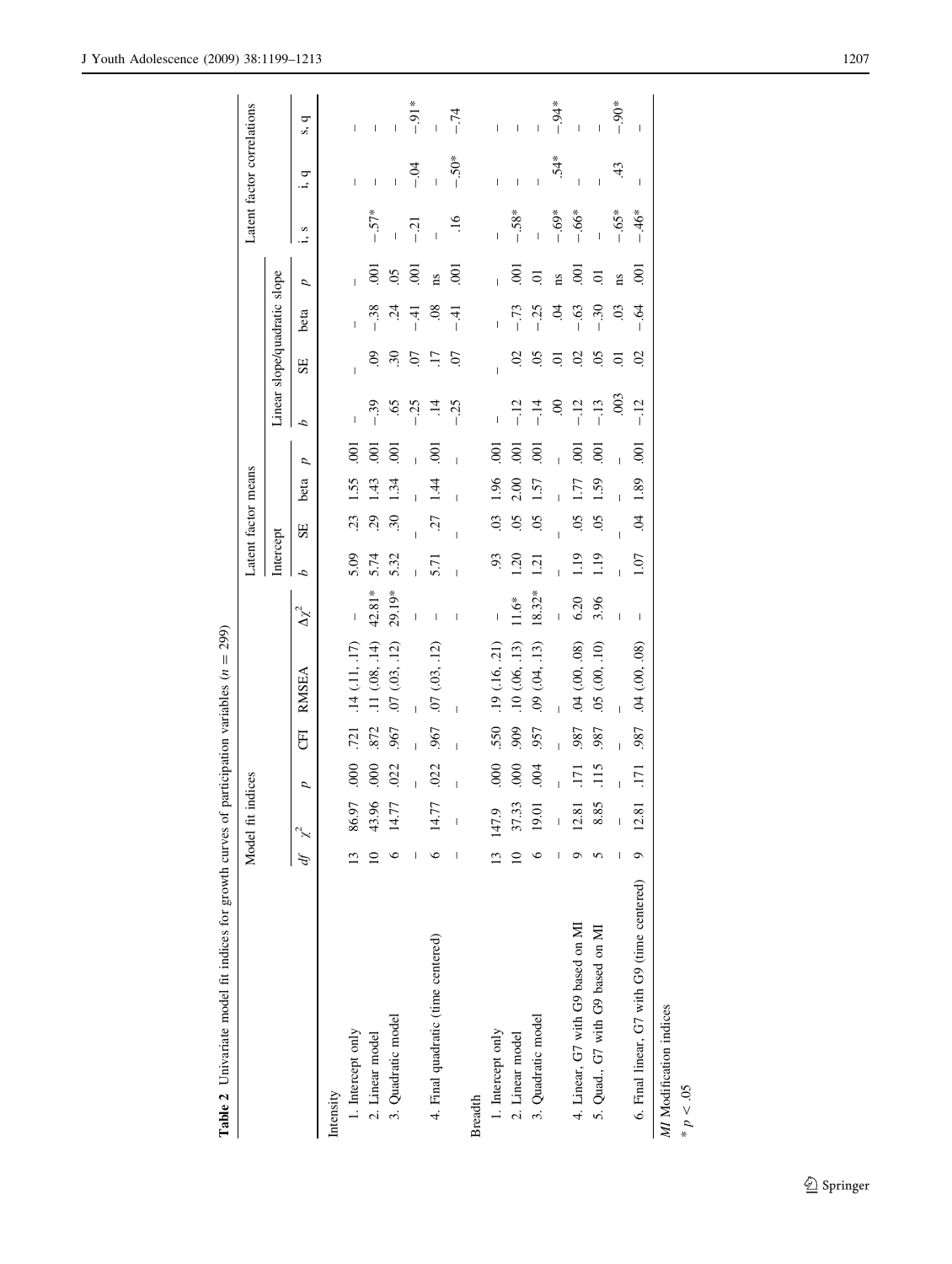<span id="page-9-0"></span>

Fig. 1 Graphs of observed and predicted values for the curves of a intensity and b breadth. For intensity, the total number of hours spent in organized activities over the school year was divided by the total number of activities, to lower the dependency with breadth, and was also divided by ten, to facilitate model estimation

controlling for the initial levels of breadth, and vice versa. To this end: (a) the linear slope of breadth was regressed on intercepts of intensity and breadth, (b) the linear slope of intensity was regressed on intercepts of intensity and breadth, and (c) the quadratic slope of intensity was regressed on intercepts and linear slopes of intensity and breadth. The intercepts of intensity and breadth were correlated, as were their linear slopes (bidirectional arrows). This model fit the data adequately  $(\chi^2(31) = 60.89,$  $p = .001$ , CFI/TLI = .965/.950, RMSEA = .06, 90%  $CI = .04, .08$ .<sup>1</sup> Results first revealed that the intercepts and linear slopes of intensity and breadth were positively correlated  $(r = .69, p < .001; r = .28, p < .05,$  respectively). Predictive paths appear in Table [3.](#page-10-0) Taken together, these results suggest that both dimensions were closely related over time. For instance, when initial levels of breadth were controlled for, higher levels of intensity in early-to-mid-adolescence predicted lower decreases in breadth. The reverse was also true for the quadratic slope of intensity. In other words, a high score on one dimension in early-to-mid-adolescence was protective of declines in the other dimension over time.

# Predicting Youth Outcomes in Grade 11 from Growth Curves of Participation

In these analyses, we examined whether initial levels and rates of change in participation from Grades 7 through 11 predicted youth outcomes in Grade 11. To this end, outcomes were regressed on the intercept and slope (both linear and quadratic for intensity) of the participation dimensions and covariates. The participation growth curves were also regressed on the covariates. In the first set of analyses, eight models were tested separately to examine whether intensity and breadth were linked to academic orientation, risky behaviors, internalizing problems, and civic development in Grade 11. Main path coefficients for this set of analyses are presented in Table [4.](#page-13-0)

Models for intensity of participation fit the data adequately<sup>2</sup> (academic orientation:  $\chi^2(14) = 27.48$ ,  $p = .02$ , CFI/TLI =  $.964/.916$ , RMSEA =  $.06$ ,  $90\%$  CI =  $.02$ ,  $.09$ ,  $R^2 = .36$ ; risky behaviors:  $\chi^2(14) = 28.50, p = .01$ , CFI/  $TLI = .957/.898$ , RMSEA = .06, 90%  $CI = .03, .09$  $R^2 = 0.22$ ; internalizing problems:  $\chi^2(14) = 28.11, p = 0.01$ , CFI/TLI =  $.958/.901$ , RMSEA =  $.06, 90\%$  CI =  $.03, .09$ ,  $R^2 = .21$ ; civic development:  $\chi^2(10) = 23.53$ ,  $p = .01$ , CFI/TLI =  $.954/.904$ , RMSEA =  $.07,90\%$  CI =  $.03, .10,$  $R^2 = .10$ ). As shown in Table [3](#page-10-0), results revealed that the intercept of intensity predicted an increase in (a) academic orientation, after controlling for gender, family income, and academic orientation in Grade 7 and (b) civic development, after controlling for gender. In other words, youth that were intensively involved in activities in early-to-mid-adolescence showed a more positive academic orientation and greater civic development in Grade 11. No significant results were found with respect to risky behaviors and internalizing problems.

Models for breadth of participation fit the data well (academic orientation:  $\chi^2(21) = 23.96$ ,  $p = .29$ , CFI/ TLI = .993/.989, RMSEA = .02,  $90\%$  CI = .00, .06,  $R^2 = .35$ ; risky behaviors:  $\chi^2(21) = 22.84$ ,  $p = .35$ , CFI/ TLI =  $.995/.992$ , RMSEA =  $.02$ ,  $90\%$  CI =  $.00$ ,  $.05$ ,

<sup>&</sup>lt;sup>1</sup> To improve model fit, correlations had to be added between the residual errors of intensity and breadth in Grades 8, 10, and 11 (standardized coefficients  $= .14, .16,$  and .20, respectively). Given that these two constructs were derived from the same measure, it is reasonable to think that their errors can be correlated (at least the component associated with measurement errors).

<sup>&</sup>lt;sup>2</sup> The initial model fit for civic development was  $\chi^2(12) = 28.78$ ,  $p = .00$ , CFI/TLI = .944/.875, RMSEA = .07, 90% CI = .04, .10,  $R^2 = .11$ . To improve model fit, we first examined different sources of misfit such as modification indices and negative residuals in the output. Since no source of misfit could be identified, we ran the unconditional model and then introduced each covariate, one at a time. The best-fitting model was that excluding family income.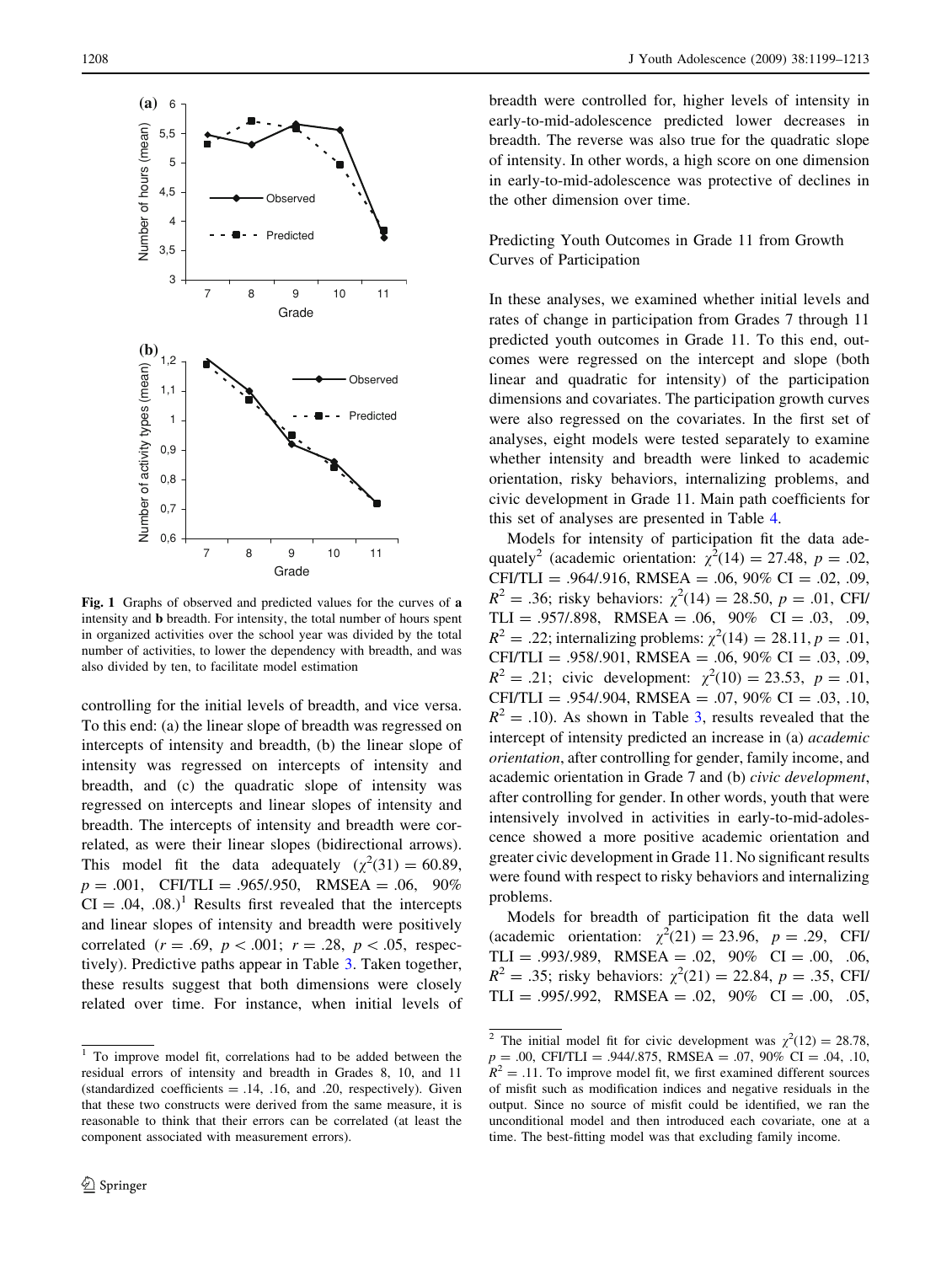|                                                                                                              | b      | SE  | beta   | $\boldsymbol{p}$ |
|--------------------------------------------------------------------------------------------------------------|--------|-----|--------|------------------|
| (a) Predicting linear changes in breadth from the intercepts of breadth and intensity                        |        |     |        |                  |
| Intercept of breadth $\rightarrow$ Linear slope of breadth                                                   | $-.25$ | .04 | $-.80$ | .001             |
| Intercept of intensity $\rightarrow$ Linear slope of breadth                                                 | .02    | .01 | .48    | .01              |
| (b) Predicting linear changes in intensity from the intercepts of intensity and breadth                      |        |     |        |                  |
| Intercept of intensity $\rightarrow$ Linear slope of intensity                                               | $-.04$ | .10 | $-.11$ | ns               |
| Intercept of breadth $\rightarrow$ Linear slope of intensity                                                 | 1.11   | .60 | .39    | $.10\,$          |
| (c) Predicting quadratic changes in intensity from the intercepts and linear slopes of intensity and breadth |        |     |        |                  |
| Intercept of intensity $\rightarrow$ Quadratic slope of intensity                                            | $-.11$ | .02 | $-.66$ | .001             |
| Linear slope of intensity $\rightarrow$ Quadratic slope of intensity                                         | $-.31$ | .04 | $-.78$ | .001             |
| Intercept of breadth $\rightarrow$ Quadratic slope of intensity                                              | .51    | .17 | .46    | .01              |
| Linear slope of breadth $\rightarrow$ Quadratic slope of intensity                                           | 1.37   | .39 | .39    | .01              |

<span id="page-10-0"></span>Table 3 Predictive paths between latent growth curves of intensity and breadth

 $R^2 = .22$ ; internalizing problems:  $\chi^2(21) = 29.04, p = .11,$ CFI/TLI =  $.978/0.966$ , RMSEA =  $.04$ ,  $90\%$  CI =  $.00$ ,  $.07$ ,  $R^2 = .22$ ; civic development:  $\chi^2(18) = 22.15$ ,  $p = .23$ , CFI/TLI =  $.988/.981$ , RMSEA =  $.03$ ,  $90\%$  CI =  $.00$ ,  $.06$ ,  $R^2 = .12$ ). As shown in Table [4](#page-13-0), results revealed that the intercept of breadth predicted an increase in (a) academic orientation, after controlling for gender, family income, and academic orientation in Grade 7 and (b) civic development, after controlling for gender and family income. In other words, youth who were involved in a diverse set of activities in early-to-mid-adolescence showed a more positive academic orientation and greater civic development in Grade 11. In addition, rates of change in breadth were positively linked to academic orientation in Grade 11, suggesting that youth who decreased the breadth of their participation at slower rates over the years showed a more positive academic orientation in Grade 11. No significant results were found with respect to risky behaviors and internalizing problems. In addition, some of the paths were at the  $p\lt 0.10$  level, notably the negative path between changes in breadth and risky behaviors and the positive path between changes in breadth and civic development ( $z = 1.94$  and 1.90, respectively).

In the second set of analyses, both curves were included in the models in order to test for their unique contributions to the youth's outcomes (four models). In other words, each Grade 11 outcome was regressed on the intercept of breadth, linear slope of breadth, intercept of intensity, linear and quadratic slopes of intensity, and covariates. The models fit the data adequately (academic orientation:  $\chi^2$ (55) = 101.19, p = .00, CFI/TLI = .953/.925, RMSEA = .05, 90% CI = .04, .07,  $R^2 = .37$ ; risky behaviors:  $\chi^2$ (55) = 99.76, p = .00, CFI/TLI = .953/.924, RMSEA = .05, 90% CI = .04, .07,  $R^2 = .24$ ; internalizing problems:  $\chi^2$ (55) = 106.02, p = .00, CFI/TLI = .947/.915, RMSEA = .06, 90% CI = .04, .07,  $R^2 = .46$ ; civic development:  $\chi^2$ (50) = 101.27, p = .00, CFI/TLI = .944/.914, RMSEA = .06, 90% CI = .04, .07,  $R^2 = .12$ ). However, results revealed no significant paths involving growth parameters (intercepts and slopes) of both intensity and breadth. In other words, when considered simultaneously, the growth curves of intensity and breadth did not make unique contributions to the youth's outcomes.

# Discussion

In this study, we examined the developmental progression of intensity and breadth from Grades 7 through 11. We also examined whether these two dimensions of participation were differently associated with academic orientation, risky behaviors, internalizing problems, and civic development in Grade 11. The main findings revealed that both dimensions declined over the years, intensity following a more complex trajectory than breadth of participation. We also found that each dimension predicted changes in the other, even after controlling for its own initial levels, suggesting close relations between these two phenomena over the years. With respect to outcomes, only associations with academic orientation and civic development were found. Moreover, initial levels of participation were better predictors than rates of change and for the most part, both dimensions showed the same results. Finally, no unique contributions were found when both dimensions were considered simultaneously in the models. Altogether, our results contribute to the extant body of prior research showing that participation in organized activities, being captured by intensity or breadth, predicts future positive outcomes among adolescents.

Intensity and Breadth of Participation Over Time

Our first objective was to examine growth curves of intensity and breadth over the adolescent years. We initially found moderate correlations between these two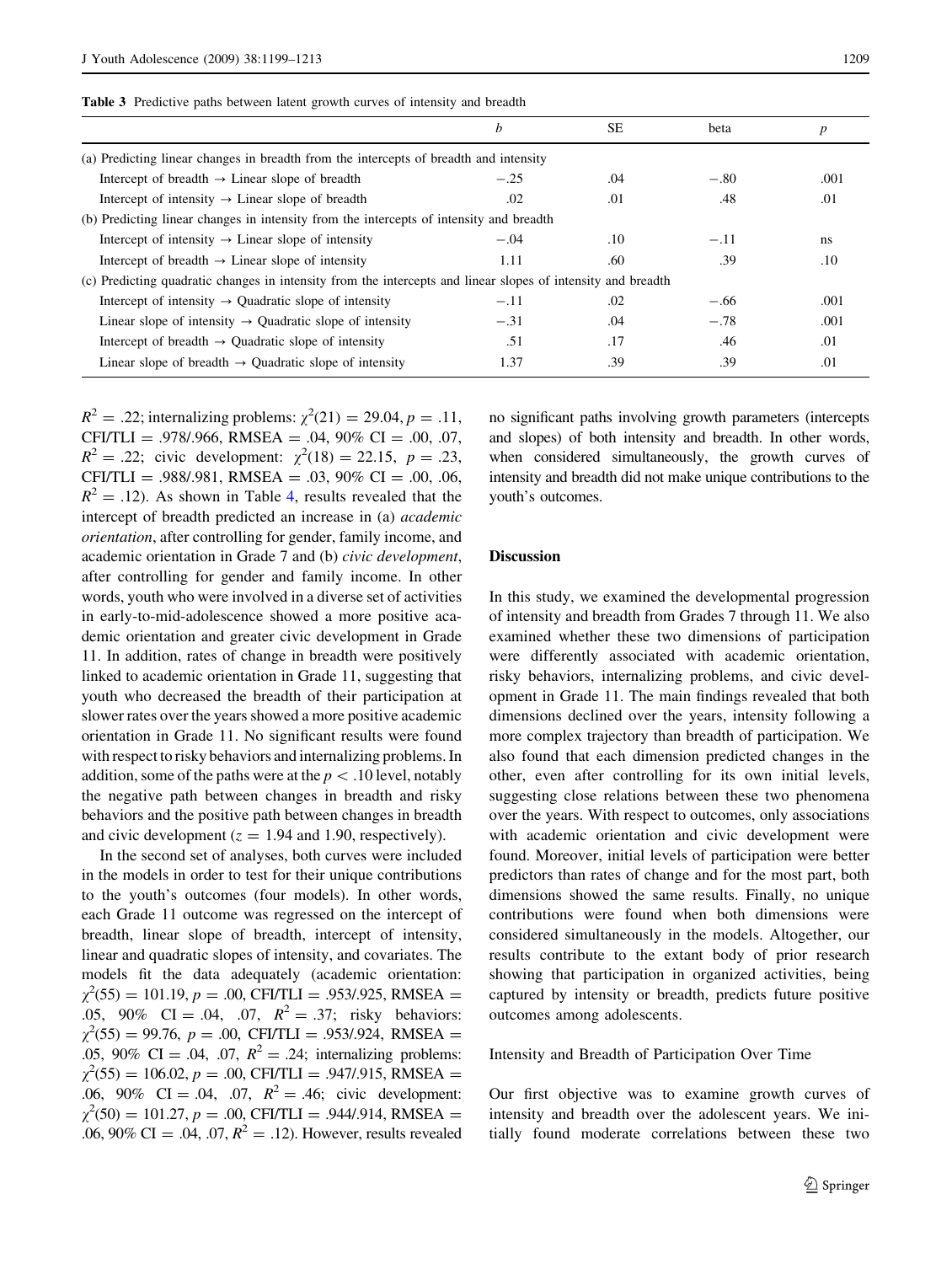dimensions of participation, as also found by Rose-Krasnor et al. [\(2006](#page-14-0)). Yet, correlations between intensity and breadth tended to increase over time, suggesting greater homogeneity in youth's participation practices as they grow older. As noted by Busseri et al. ([2006\)](#page-13-0), this is likely to reflect the increasing proportion of nonparticipants over time, or number of zeros, which inflates the covariance between participation scores. We also found that intensity and breadth did not follow the same trajectories over time. Whereas intensity followed a curvilinear trajectory with a steep decrease by the end of high school, breadth showed a linear decreasing trajectory. Even though the shape of the trajectories was not the same, both showed a decline towards the end of high school. Given the likely changes in autonomy, identity exploration, time allocation, and opportunities for involvement during the course of adolescence (Barber et al. [2005;](#page-13-0) McNeal [1998;](#page-14-0) Pedersen [2005](#page-14-0); Shanahan and Flaherty [2001\)](#page-14-0), this decline was expected for a majority of youth. As put forward in the introduction, participation in organized activities may be rooted in these developmental processes. Still, there were individual variations around the mean trajectories of intensity and breadth, so not every youth followed the same pathway. Are some pathways better than others when it comes to later outcomes? Before looking at this issue, we wanted to know more about the interplay between intensity and breadth over the years.

Interrelations between the two growth curves were examined in order to explore whether initial levels of one dimension could predict changes in the other, independent of its own initial levels. Was one of the dimensions driving the other over the years? The proposition that there might be a developmental sequence from breadth to intensity has been examined in other studies (Busseri et al. [2006;](#page-13-0) Côté [1999\)](#page-13-0). According to this proposition, youth are likely to initially explore a number of activities and then progressively select one or two in which they feel skilled and to which they will devote a greater amount of time. Even though this sequence was not specifically tested in this study, our results revealed that participating intensively or in a diverse set of activities in early-to-mid-adolescence predicted lower declines in the other dimension over time. These results reflect how tightly related these dimensions are over the years. Our second objective was to examine whether intensity and breadth were differently linked to adolescent outcomes.

Associations Between Dimensions of Participation and Outcomes

Our decision to consider both intensity and breadth of participation was based on the possibility that each might be differently associated with adolescent outcomes. Even

though both dimensions decreased over time, individual variations around these mean trajectories could be differently linked to later outcomes. Results revealed that associations between participation and outcomes were in the expected direction. However, few significant links were found and these related only to academic orientation and civic development. Moreover, initial levels of participation practices were better predictors than rates of change. More specifically, after controlling for covariates, we found that higher levels of intensity and breadth of participation in early-to-mid-adolescence predicted a more positive academic orientation and greater civic development in Grade 11. In addition, youth who decreased their breadth of participation at slower rates over the years showed a more positive academic orientation in Grade 11. Rates of change in breadth also tended to predict risky behaviors and civic development in the expected direction, but because these paths did not reach significance  $(z = 1.94$  and 1.90, respectively), they are not discussed here.

Our results suggest that participation practices in earlyto-mid-adolescence may be a good indicator of a positive developmental trajectory throughout adolescence, regardless of the levels of change that take place over time. Youth with high initial levels of participation were more committed to school and developed more positive values towards society by Grade 11 than those who participated less. Early-to-mid-adolescence might be a critical period for youth to deal with the multiple challenges they are faced with, especially in a context of a school transition (Seidman and French [2004](#page-14-0)). The positive developmental experiences likely to prevail in activity contexts, such as identity formation, initiative development, and relatedness with peers and leaders (Denault and Poulin [2008](#page-13-0); Eccles and Gootman [2002;](#page-14-0) Larson et al. [2006](#page-14-0); Lerner et al. [2005](#page-14-0); Mahoney et al. [2005](#page-14-0)) may help youth negotiate the salient developmental tasks of adolescence. This does not necessarily mean that participation in activities in later years is trivial. We found that slower decreases in breadth predicted higher academic orientation. Moreover, consistency is an important dimension of youth activity participation (Darling [2005](#page-13-0); Fredricks and Eccles [2006a](#page-14-0); Gardner et al. [2008](#page-14-0); Mahoney et al. [2003;](#page-14-0) Zaff et al. [2003\)](#page-14-0). Youth with high levels of participation in early-to-mid-adolescence may also remain more involved over time, although perhaps to a lesser degree. Nonetheless, based on our findings, a high level of participation during early-to-mid-adolescence might be a best participation practice during adolescence. For those working with young people, this could suggest putting extra effort into promoting activity participation during the transition to middle school.

An alternative explanation is that thriving youth may be more likely to get involved in organized activities in earlyto-mid-adolescence to meet their future needs and goals.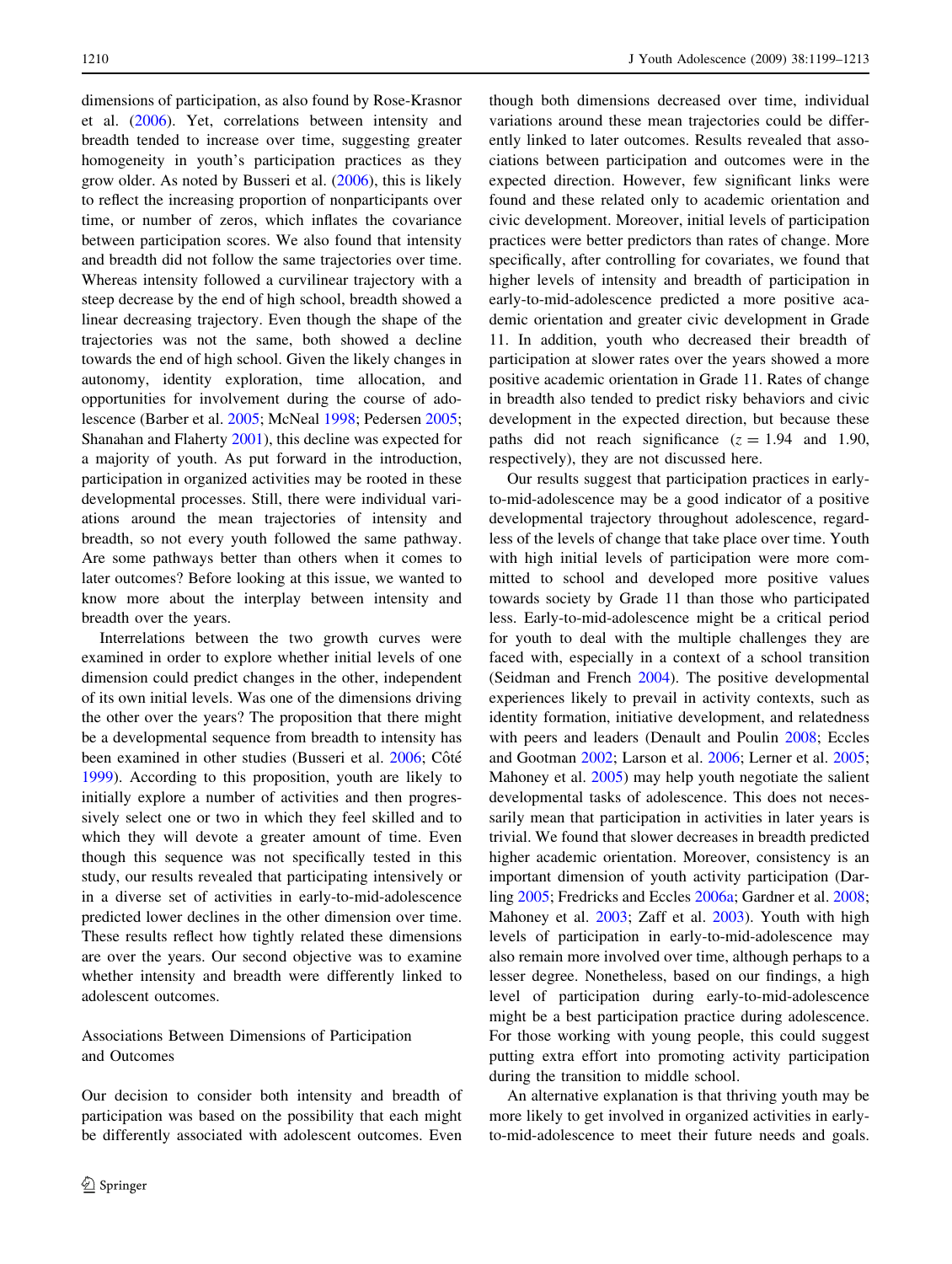The issues of selection effects were not resolved in this study. We tried to reduce their impact in our models by controlling for various covariates. Yet, even if selection effects were at play, as found in prior research (Bohnert et al. [2008](#page-13-0)), we believe they cannot totally overcome the positive contribution of organized activities. We should also note that both participation practices were related to the ''positive'' outcomes (academic orientation and civic development) as opposed to the ''negative'' outcomes (risky behaviors and internalizing problems) examined in this study. This is surprising since effects of participation in organized activities are usually found on both types of outcomes (Busseri et al. [2006](#page-13-0); Darling [2005](#page-13-0); Eccles and Barber [1999](#page-14-0); Fredricks and Eccles [2006b\)](#page-14-0). This may have to do with the use of composite scores as opposed to individual indicators. For instance, both antisocial behaviors and substance use were included in the risky behaviors' composite score. Whereas participation is usually linked to lower levels of problem behaviors, findings are mixed with respect to substance use (Eccles and Barber [1999;](#page-14-0) Fredricks and Eccles [2006b](#page-14-0); Mahoney [2000](#page-14-0)). Mixed findings have also been found for depressive symptoms and self-esteem (Barber et al. [2001;](#page-13-0) Darling [2005](#page-13-0); Fredricks and Eccles [2006b](#page-14-0)).

Overall, our findings are both in line with and contrary to prior research and what we expected. In line with previous studies and consistent with our expectations, when considered separately, breadth was slightly more related to outcomes than intensity (Busseri et al. [2006](#page-13-0); Fredricks and Eccles [2006a](#page-14-0); Rose-Krasnor et al. [2006\)](#page-14-0). However, as opposed to the studies cited above, we found few associations between these two dimensions of participation and youth's outcomes and no unique contribution of breadth when considered simultaneously with intensity. This might have to do with the specific type of analyses used in this study. We examined the unique contributions of the latent growth curves of intensity and breadth, which took into account five measurement points during the adolescent years. This is different from examining the unique effect of one dimension over the other from 1 year to the next. What our results suggest is that the developmental phenomena behind intensity and breadth might overlap to too great a degree to account for unique portions of variance in adolescent outcomes.

#### Limitations and Future Studies

This study is not without limitations. First, whereas breadth took into account the specific types of activities youth were involved in, intensity did not. Yet, multiple studies have shown that the processes and outcomes associated with youth activity participation differ with respect to the types of activities investigated (Eccles and Barber [1999;](#page-14-0) Fredricks and Eccles [2006a,](#page-14-0) [b;](#page-14-0) Larson et al. [2006\)](#page-14-0). Future studies are needed to examine whether, for instance, intense participation in sports, intense participation in performing arts, or intense participation in both contexts are differently linked to adolescent outcomes. It would also be interesting to examine the synergistic effects between the different dimensions of participation. When looking at the interaction between intensity and breadth on youth's well-being, Rose-Krasnor et al. ([2006\)](#page-14-0) found that the link between one dimension and well-being was strongest at high levels of the other dimension. In addition, we did not specifically test for the ''over-scheduling hypothesis.'' Thresholds or tipping points with some diminishing benefits have been documented in prior research (Busseri et al. [2006](#page-13-0); Fredricks and Eccles [2006b;](#page-14-0) Gardner et al. [2008](#page-14-0); Mahoney et al. [2006;](#page-14-0) Rose-Krasnor et al. [2006\)](#page-14-0). Even though these effects merit consideration, researchers tend to agree that they are rather small in comparison to the great number of positive outcomes associated with activity participation during the adolescent years.

Subjective aspects of participation, such as psychological engagement in activities, should also be taken into account in future studies. In this study, only behavioral engagement was considered and, as underlined by Rose-Krasnor [\(2009](#page-14-0)), this only provides information on the quantity of involvement but not the quality. Finally, even though we included relevant control variables in our models, we did not examine whether our results would have been the same for different groups of youth, such as those at risk, in one or more social contexts. Even though all youth are expected to benefit from activity participation, an increasing number of researchers suggest that at-risk youth might benefit the most (Darling [2005](#page-13-0); Fredricks and Eccles [2006b;](#page-14-0) Mahoney et al. [2003](#page-14-0); Pedersen [2005\)](#page-14-0). Furthermore, our sample was predominantly composed of White, middle-class youth, which limits the generalizability of the findings.

#### Conclusion

Even though our results need replication in future research, the present study highlighted the importance of examining the developmental sequence of participation practices through the adolescent years. Looking at intensity and breadth of participation, we found that both participation dimensions decreased over time. Nonetheless, both intensity and breadth of participation were positively linked to academic orientation and civic development in Grade 11, which add further to numerous studies showing the positive contribution of organized activities in late adolescence. Overall, our study adds to the understanding of the potential role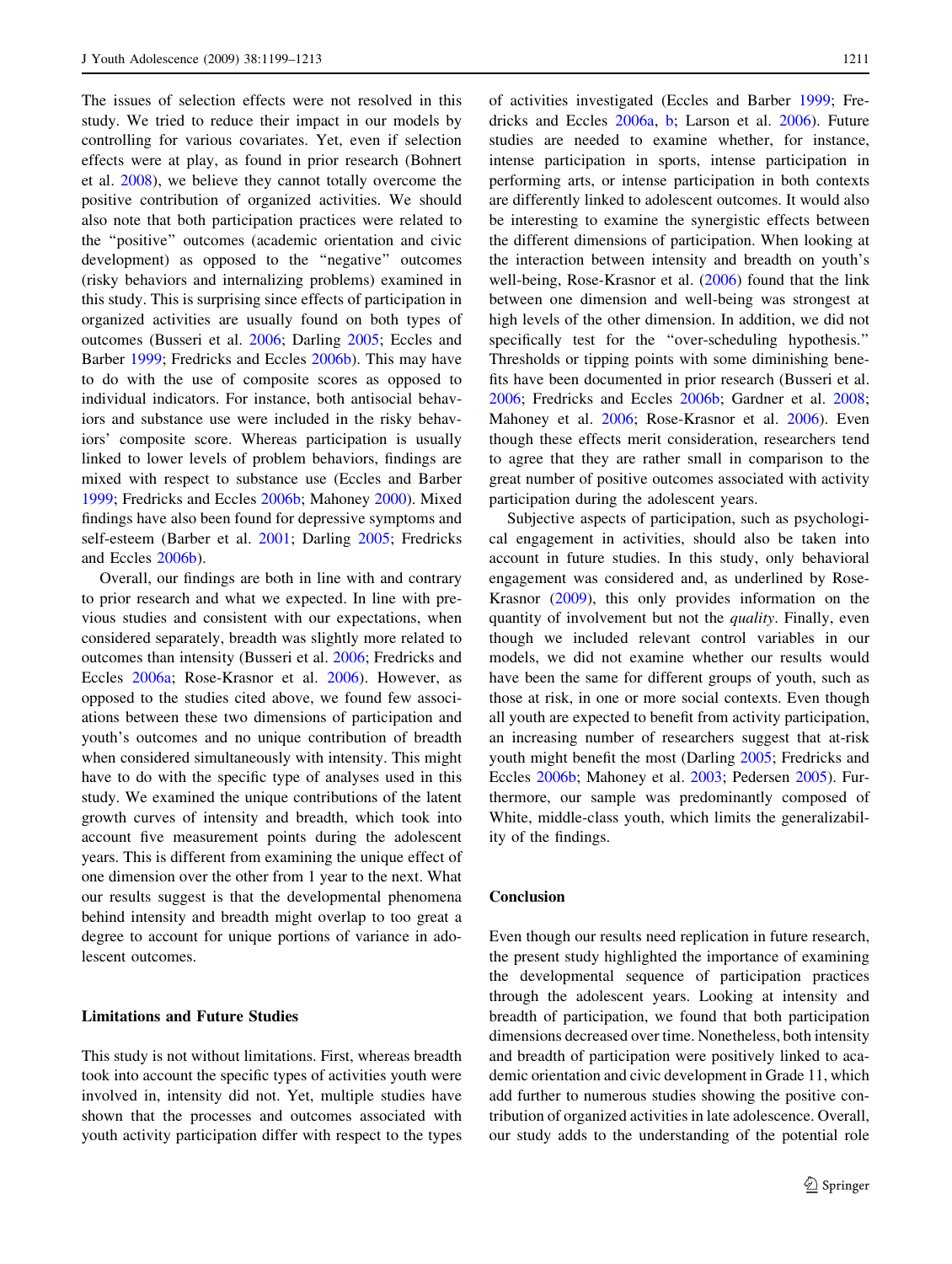<span id="page-13-0"></span>Table 4 Prediction of Grade 11 youth outcomes by growth curves of participation and covariates

|                               | Intensity                |                          |                          |                               |                  | <b>Breadth</b>   |           |        |                               |                  |
|-------------------------------|--------------------------|--------------------------|--------------------------|-------------------------------|------------------|------------------|-----------|--------|-------------------------------|------------------|
|                               | $\boldsymbol{b}$         | <b>SE</b>                | beta                     | $\ensuremath{\mathnormal{Z}}$ | $\boldsymbol{p}$ | $\boldsymbol{b}$ | <b>SE</b> | beta   | $\ensuremath{\mathnormal{Z}}$ | $\boldsymbol{p}$ |
| Academic orientation in G11   |                          |                          |                          |                               |                  |                  |           |        |                               |                  |
| Gender                        | $-.17$                   | .07                      | $-.12$                   | $-2.33$                       | .05              | $-.12$           | .07       | $-.09$ | $-1.79$                       | .10              |
| Family income                 | .00                      | .01                      | .01                      | .14                           | ns               | .00              | .01       | .02    | .25                           | ns               |
| Academic orientation in G7    | .41                      | .04                      | .53                      | 9.99                          | .001             | .40              | .04       | .52    | 9.90                          | .001             |
| Intercept                     | .04                      | .01                      | .23                      | 2.98                          | .01              | .27              | .08       | .23    | 3.52                          | .001             |
| Linear slope                  | .00                      | .04                      | .01                      | .04                           | ns               | .63              | .29       | .18    | 2.19                          | .05              |
| Quadratic slope               | $-.02$                   | .16                      | $-.02$                   | $-.10$                        | ns               |                  |           |        |                               |                  |
| Risky behaviors in G11 (ln)   |                          |                          |                          |                               |                  |                  |           |        |                               |                  |
| Gender                        | .05                      | .09                      | .03                      | .51                           | ns               | .06              | .09       | .04    | .67                           | ns.              |
| Family income                 | $-.00$                   | .02                      | $-.00$                   | $-.03$                        | ns               | .01              | .02       | .02    | .27                           | ns               |
| Risky behaviors in G7         | .40                      | .05                      | .43                      | 7.66                          | .001             | .40              | .05       | .44    | 7.95                          | .001             |
| Intercept                     | $-.01$                   | .02                      | $-.05$                   | $-.59$                        | ns               | $-.10$           | .10       | $-.07$ | $-1.02$                       | ns               |
| Linear slope                  | $-.08$                   | .06                      | $-.17$                   | $-1.35$                       | ns               | $-.73$           | .38       | $-.16$ | 1.94                          | .10              |
| Quadratic slope               | $-.24$                   | .22                      | $-.18$                   | $-1.05$                       | ns               |                  |           |        |                               |                  |
| Internalizing problems in G11 |                          |                          |                          |                               |                  |                  |           |        |                               |                  |
| Gender                        | .06                      | .10                      | .03                      | .56                           | ns               | $-.03$           | .09       | $-.02$ | $-.36$                        | ns.              |
| Family income                 | .03                      | .02                      | .09                      | 1.34                          | ns               | .03              | .02       | .11    | 1.78                          | .10              |
| Internalizing problems in G7  | .40                      | .06                      | .43                      | 7.22                          | .001             | .40              | .05       | .42    | 7.63                          | .001             |
| Intercept                     | $-.04$                   | .02                      | $-.18$                   | $-1.92$                       | .10              | $-.19$           | .10       | $-.12$ | $-1.83$                       | .10              |
| Linear slope                  | $-.01$                   | .07                      | $-.02$                   | $-.17$                        | ns               | .36              | .38       | .08    | .94                           | ns               |
| Quadratic slope               | $-.26$                   | .27                      | $-.18$                   | $-.93$                        | ns               |                  |           |        |                               |                  |
| Civic development in G11      |                          |                          |                          |                               |                  |                  |           |        |                               |                  |
| Gender                        | $-.44$                   | .10                      | $-.26$                   | $-4.36$                       | .001             | $-.41$           | .10       | $-.24$ | $-4.34$                       | .001             |
| Family income                 | $\overline{\phantom{0}}$ | $\overline{\phantom{a}}$ | $\overline{\phantom{m}}$ | $\overline{\phantom{0}}$      | ÷.               | .00              | .02       | .01    | .12                           | ns               |
| Intercept                     | .04                      | .02                      | .18                      | 2.21                          | .05              | .37              | .11       | .25    | 3.49                          | .001             |
| Linear slope                  | .09                      | .06                      | .19                      | 1.54                          | ns               | .75              | .39       | .17    | 1.90                          | .10              |
| Quadratic slope               | .14                      | .21                      | .11                      | .66                           | ns               |                  |           |        |                               |                  |

participation in organized activities might play in adolescent development by suggesting that high levels of participation in early-to-mid-adolescence-a period characterized by multiple changes in youth's lives-may be especially significant for youth's successful development in late adolescence. This is of great consequence since youth are about to face another major transition in their lives. They are gradually leaving adolescence to enter emerging adulthood, with all the new challenges they will now have to face.

Acknowledgments This study was supported by research grants to the second author from the Social Sciences and Humanities Research Council of Canada and from the Fonds Québécois pour la Recherche sur la Société et la Culture. The authors wish to thank the teachers and the children of the Commission scolaire de Laval.

#### References

Barber, B. L., Eccles, J. S., & Stone, M. R. (2001). Whatever happened to the jock, the brain, and the princess? Young adult pathways linked to adolescent activity involvement and social identity. Journal of Adolescent Research, 16(5), 429–455.

- Barber, B. L., Stone, M. R., Hunt, J. E., & Eccles, J. S. (2005). Benefits of activity participation: The role of identity affirmation and peer group norm sharing. In J. L. Mahoney, R. W. Larson, & J. S. Eccles (Eds.), Organized activities as contexts of development: Extracurricular activities, after-school, and community programs (pp. 185–210). Mahwah, NJ: Erlbaum.
- Bohnert, A. M., Kane, P., & Garber, J. (2008). Organized activity participation and internalizing and externalizing symptoms: Reciprocal relations during adolescence. Journal of Youth and Adolescence, 37(2), 239–250.
- Busseri, M. A., Rose-Krasnor, L., Willoughby, T., & Chalmers, H. (2006). A longitudinal examination of breadth and intensity of youth activity involvement and successful development. Developmental Psychology, 42(6), 1313–1326.
- Côté, J. (1999). The influence of family in the development of talent in sport. Sport Psychology, 13, 395–417.
- Darling, N. (2005). Participation in extracurricular activities and adolescent adjustment: Cross-sectional and longitudinal findings. Journal of Youth and Adolescence, 34(5), 493–505.
- Denault, A. S., & Poulin, F. (2008). Associations between interpersonal relationships in organized leisure activities and youth adjustment. The Journal of Early Adolescence, 28(4), 477–502.